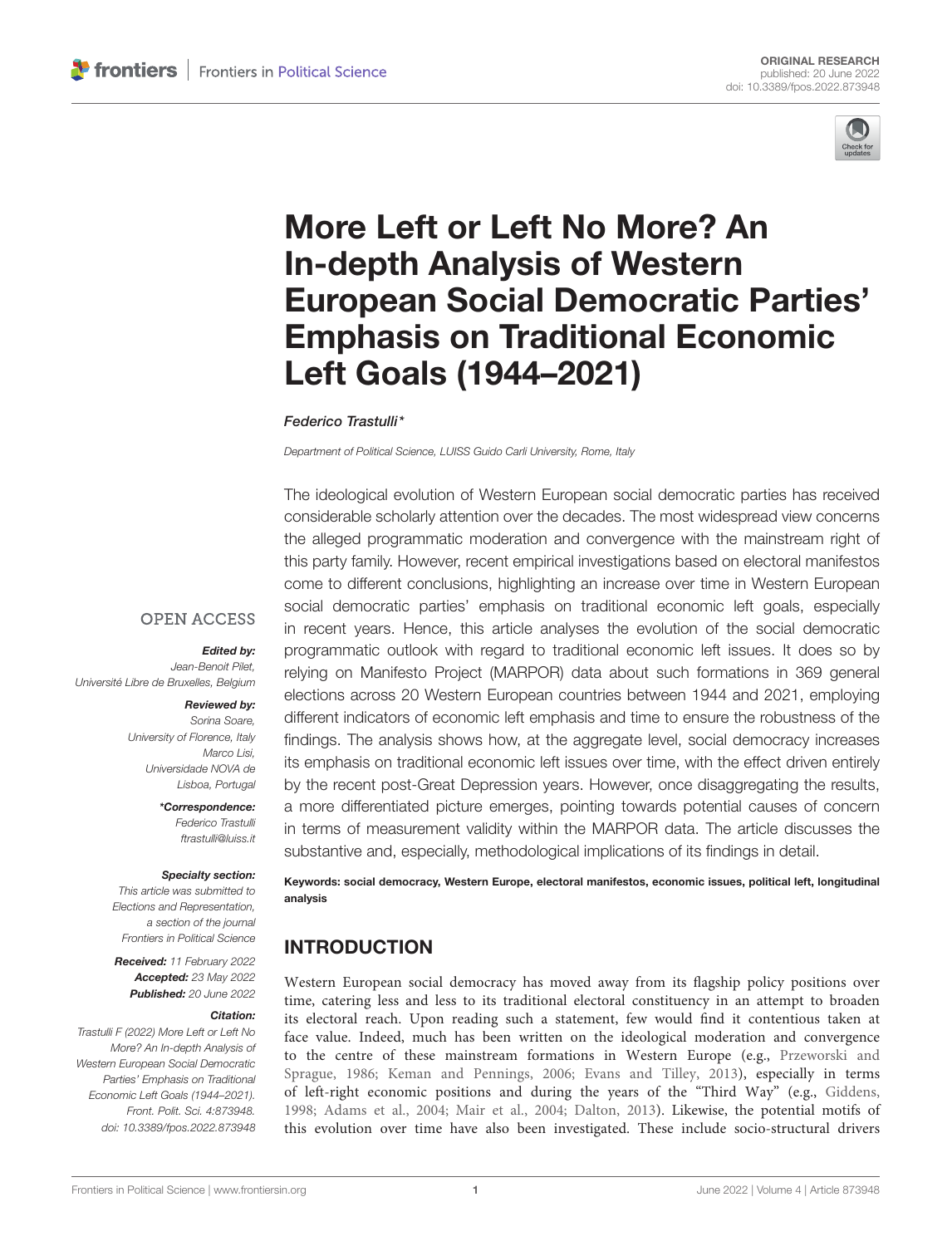such as the progressive shrinking in size of the working class (e.g., [Best, 2011\)](#page-14-3); strategic shifts such as the electoral "catch-allisation" [\(Kirchheimer, 1966\)](#page-15-3) aimed at catering to the expanding and better-off sectors of society (e.g., [Kitschelt, 1994;](#page-15-4) [Arndt, 2014;](#page-13-1) [Rennwald and Evans, 2014;](#page-15-5) [Gingrich and Häusermann, 2015;](#page-14-4) [Rennwald, 2020\)](#page-15-6); and the external constraints imposed by their role as almost full-time governing parties (e.g., [Mair, 2009\)](#page-15-7). Many identified this programmatic shift as what ultimately caused the end of cleavage politics, that is the electoral misalignment of social democracy's traditional electoral constituency: the working class (e.g., [Franklin, 1992;](#page-14-5) [Keman and Pennings, 2006;](#page-15-1) Evans and Tilley, [2013;](#page-14-0) [Goldberg, 2020\)](#page-14-6).

However, a series of recent empirical contributions have come to surprising conclusions, going in the opposite direction if compared to mainstream accounts. Indeed, some of these analyses show that Western European social democracy has not significantly shifted its economic positions over time (e.g., [Adam and Ftergioti, 2019\)](#page-13-2), hence not even during the centrist Third Way phase. Even more remarkably, other such works illustrate how social democratic parties in the region have actually moved further to the economic left over time, by putting greater emphasis on traditional economic left issues (e.g., [Emanuele, 2021a\)](#page-14-7). This seems to apply especially in recent years, that is after the global financial crisis now known as the "Great Recession," which signified the crisis and collapse of the international neoliberal economic model (e.g., [Polacko, 2022\)](#page-15-8). The common denominator of these contributions is the data source upon which they rely, the Manifesto Project (MARPOR), which provides information on the salience put by parties on different issues in their electoral manifestos.

With a view to testing these two contradictory viewpoints and settling the debate concerning the effect of time on social democratic economic positions, this article seeks to answer a very straightforward research question: did Western European social democracy increase or decrease the salience it put on traditional economic left issues over time? It does so by performing a detailed time-series cross-section statistical analysis on 369 general elections in 20 Western European countries during a time span of almost 80 years, between the final years of WWII and contemporary days (1944–2021). At the aggregate level, the results seem to go entirely in the direction of the more recent contributions that posit an increase of social democratic emphasis on traditional economic left issues over time, hence contradicting the more numerous mainstream viewpoints. Indeed, the effect of time on social democratic economic left emphasis is positive, statistically significant, and robust to several different operationalisations of both the focal predictor and dependent variable. Moreover, another interesting substantive finding is that this effect is driven entirely by the most recent, post-Great Recession years of the analysed time frame. Were these findings to find further confirmation, they would have important implications as to the several testable mechanisms that could have favoured this leftwards recalibration. These include the urgency of proposing an economic and political model alternative to the hegemonic neoliberalism (e.g., Meyer and Spiegel, [2010\)](#page-15-9); the responsiveness to voters in the region

that are progressively more left-wing from an economic viewpoint (e.g., [Mair, 2008\)](#page-15-10); and the path-dependency deriving from both previous ideological positions (e.g., [Strøm, 1990;](#page-15-11) [Adams et al., 2009\)](#page-13-3) and the key role played in labour-capital bargaining vis-à-vis powerful counterparts such as trade unions (e.g., [Garrett, 1998;](#page-14-8) [Hellwig, 2016\)](#page-14-9).

However, a disaggregated look at the results provides a more differentiated and less certain picture. Indeed, on the one hand, there are also issues that become significantly less emphasised over time by social democratic parties. Strikingly, all these MARPOR items concern the defining feature of the economic left: that is, state intervention in the economy (e.g., [Downs, 1957,](#page-14-10) p. 116). On the other, instead, most of the economic left MARPOR items that increase in salience over time are notoriously problematic from a methodological viewpoint: for instance, the categories related to equality and welfare. This adds to the already existing calls for a broader discussion as to the validity of the measurements and results obtained by using MARPOR data. Such a methodological question is especially important when drawing inferences on topics of substantive importance such as the programmatic evolution of Western European social democracy from a longitudinal perspective.

This article will proceed as follows: the next section will introduce the theoretical framework and hypotheses that will guide the empirical analysis, by illustrating the two opposing viewpoints on the relationship between time and social democratic economic left emphasis in detail. The following section will focus on the research design and method of the empirical analysis, before moving on to the illustration of its results. Finally, the article will conclude by providing an exhaustive discussion of the substantive and, especially, methodological implications of its findings.

# THEORETICAL FRAMEWORK AND HYPOTHESES

As one of the main Western European party families and a "core" component [\(Smith, 1989\)](#page-15-12) of party systems across the continent [\(Keman, 2017\)](#page-14-11), the ideological profile of social democracy and its evolution over time have attracted considerable scholarly attention. In this regard, the existing scholarly contributions have focused in particular on social democratic positions along the left-right economic issue dimension, and most of them can be divided into two broad camps. On the one hand, several found that, over time, social democratic parties have moved away from traditional economic left stances, progressively favouring a more moderate and economically centrist profile in an ideological convergence with the centre-right. On the other, recent contributions based on MARPOR data come to the opposite conclusion, pointing instead to an increase in social democratic emphasis on traditional economic left issues over time. Both such viewpoints will now be illustrated in greater detail, allowing for the generation of related hypotheses to be employed in this article's empirical analysis.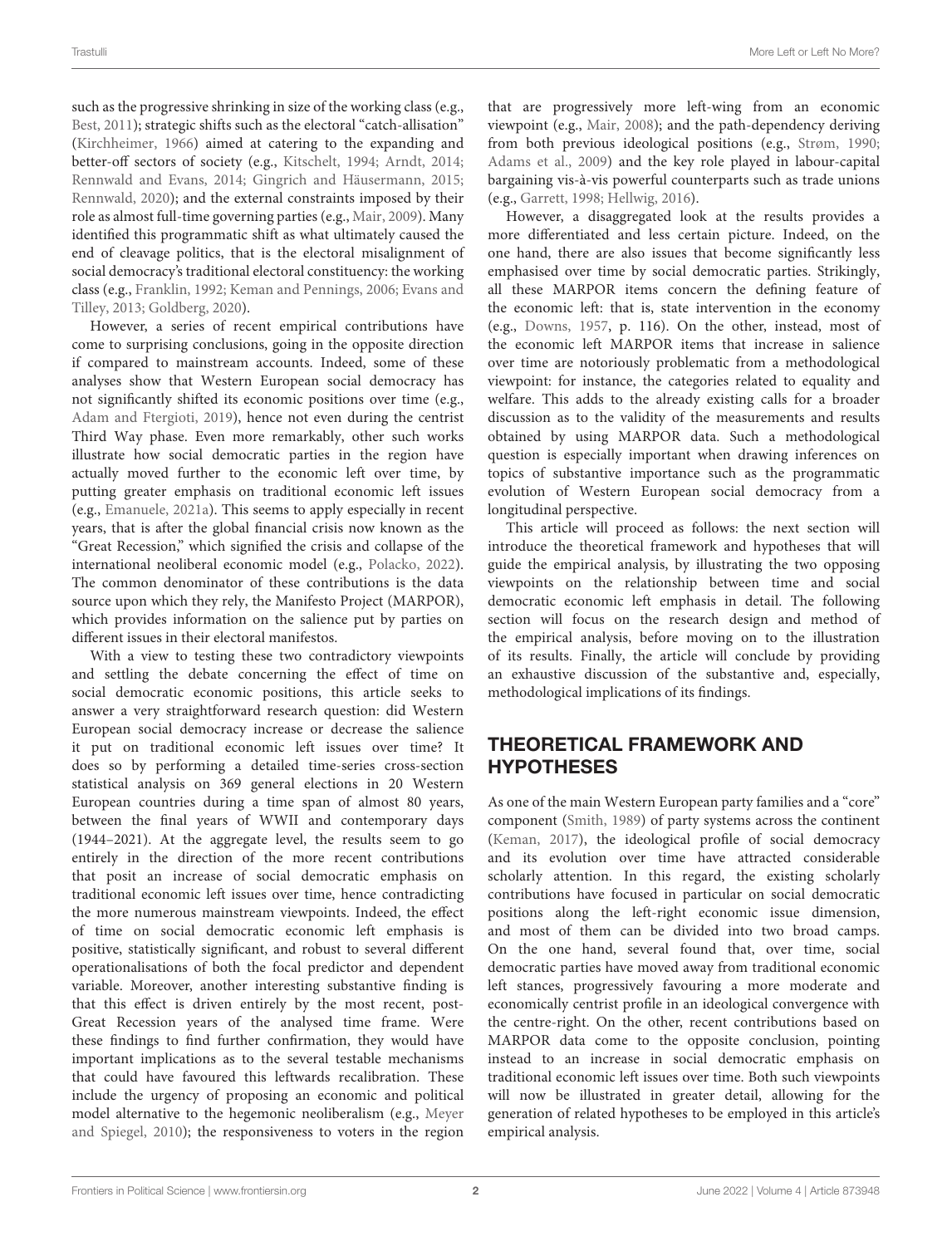# Left No More: Moderation and Convergence Towards the Economic **Centre**

A widespread view in the literature is that social democracy has moderated its economic stances and converged to the centre with centre-right formations over time, especially during the heyday of the "Third Way" (e.g., [Giddens, 1998\)](#page-14-1) during the 1990's (e.g., [Keman, 2011\)](#page-14-12). Indeed, several empirical investigations, based on a variety of sources such as expert surveys, data on the socioeconomic impact of government policy, and party manifestos, illustrate this rightwards movement to the economic centre (e.g., [Mair et al., 2004;](#page-15-2) [Dalton, 2013\)](#page-14-2), most notably epitomised by Tony Blair's "New Labour" in the United Kingdom (e.g., [Adams et al.,](#page-13-0) [2004\)](#page-13-0).

The literature identifies several reasons that led social democratic parties to reduce their programmatic differences visà-vis their traditional centre-right opponents (e.g., Keman and Pennings, [2006\)](#page-15-1). For a start, there are strategic considerations related to party competition. Indeed, social democracy had to react to decisive changes in the socio-economic composition of Western societies after World War II (WWII), in which increasing material security and wellbeing meant a blurring of traditional social divides. Within this process, whilst the traditional electoral constituency of the left, e.g., the working class, progressively shrunk in size, other segments of societies expanded: in particular, the "new middle classes" made up of highly-educated, white-collar urban professionals (e.g., [Best,](#page-14-3) [2011\)](#page-14-3). Hence, social democratic parties adopted a more "catchall" profile (e.g., [Evans and Tilley, 2012;](#page-14-13) on catch-all parties, see [Kirchheimer, 1966\)](#page-15-3) to maintain their electoral competitiveness despite the reduction in the size of the working class, catering to these expanding new sectors of society by moderating their ideological profile (e.g., [Kitschelt, 1994;](#page-15-4) [Arndt, 2014;](#page-13-1) Rennwald and Evans, [2014;](#page-15-5) [Gingrich and Häusermann, 2015;](#page-14-4) [Rennwald,](#page-15-6) [2020\)](#page-15-6). As a consequence, this also entailed the progressive alienation of traditional supporters of the left [\(Karreth et al., 2013;](#page-14-14) [Schwander and Manow, 2017\)](#page-15-13) that not only decreased in number, but also in their support of social democratic parties, signifying a decline of cleavage politics (e.g., [Franklin, 1992;](#page-14-5) Keman and Pennings, [2006;](#page-15-1) [Evans and Tilley, 2017;](#page-14-15) [Goldberg, 2020\)](#page-14-6). Hence, the strategic reduction of social democracy's ideological baggage was driven by vote- and office-seeking incentives (e.g., [Strøm, 1990\)](#page-15-11) in a context of changing societal composition and diminished ideological conflict in Western Europe, also favouring its coalition-building potential [\(Keman, 2011\)](#page-14-12).

Another key set of considerations behind social democracy's programmatic moderation over time is its progressive affirmation as a "core" component of Western European party systems, that translated its electoral competitiveness into the legitimate expectation and status of being a governing party. Indeed, involvement in government within this region entails the embedment into the "responsibility vs. responsiveness" (RR) dilemma (e.g., [Mair, 2009\)](#page-15-7), often resulting in a moderation of economic positions (see, e.g., [Wendler, 2013;](#page-15-14) [Closa and Maatsch,](#page-14-16) [2014;](#page-14-16) [Karyotis et al., 2014;](#page-14-17) [Maatsch, 2014\)](#page-15-15). This posits that parties that are either in government or legitimately aspire to access the executive will be constrained in both their campaign proposals and policy output by responsibility considerations towards the external actors with which states are interconnected (e.g., [Karremans and Damhuis, 2020;](#page-14-18) [Romeijn, 2020\)](#page-15-16). Most of the time, within the international institutional framework of the post-WWII globalised world, this equates to conforming to the hegemonic neoliberal policy paradigm (e.g., [Cerny, 2010\)](#page-14-19), which in turn means adhering to right-of-centre economic positions. These external pressures are particularly intense for Western European countries: indeed, not only they are embedded and play a key role in the global financial and economic system regulated by institutions such as the International Monetary Fund (IMF), Organisation for Economic Development and Cooperation (OECD), and the World Bank (WB); but also, they are often members of the European Union (EU).<sup>[1](#page-2-0)</sup> Indeed, EU membership adds additional external constraints to national policy-making through its acquis communitaire, that is the provisions in its Treaties (e.g., [Rose, 2014\)](#page-15-17), with additional and even more demanding pressures in a neoliberal direction if a country is also part of the Eurozone (e.g., [Laffan, 2014\)](#page-15-18). In the face of these international commitments and as a legitimate candidate for being in government, social democracy then ought to be responsible in both its policy proposals and output, and maintain a good fiscal reputation according to the standards set within such frameworks (e.g., [Hellwig, 2012;](#page-14-20) [Ezrow and Hellwig,](#page-14-21) [2014\)](#page-14-21). In practise, this means a rightwards shift towards more economically centrist positions compared to traditional social democratic stances.

Therefore, this strand of works allows deriving the first hypothesis to guide the empirical analysis of this article:

Hp1: After WWII, as time passes, Western European social democratic parties decrease their emphasis on traditional economic left issues.

# More Left: The Increased Salience of Traditional Economic Left Stances

Yet, other empirical contributions have challenged the illustrated consensus on the evolution and moderation of social democratic economic positions over time. First off, some underline how it is difficult to tell a "one-size-fits-all" storey that applies to all Western European countries over the decades, as the many contextual differences lead to mixed results and the impossibility of identifying universal trends (e.g., [Jansen et al.,](#page-14-22) [2013\)](#page-14-22). Furthermore, and even more relevantly, recent works based on MARPOR data come to the opposite conclusion compared to the previous strand. Indeed, these show that, to different extents, Western European social democratic parties have not moved away from traditional economic left positions

<span id="page-2-0"></span><sup>&</sup>lt;sup>1</sup>This passage from [Ward et al. \(2015\)](#page-15-19) on external constraints in general, and Europeanisation in particular, is exemplary: "Such 'loss of control' is particularly explicit in the context of European integration (often referred to as an 'intense case of globalisation;' [Notermans, 2001;](#page-15-20) [Scharpf, 2002;](#page-15-21) [McNamara, 2003;](#page-15-22) [Haupt, 2010\)](#page-14-23). [...] Both the 'neoliberal pressures of open economy' [\(Haupt, 2010,](#page-14-23) p. 7) and the constraints set by supranational bodies such as the EU (but also the International Monetary Fund [IMF], Organisation for Economic Cooperation and Development [OECD], the World Bank, etc.) are further argued to lead to the convergence of party positions on the economic dimension [\(Huber and Stephens, 2001;](#page-14-24) Steiner and Martin, [2012\)](#page-15-23)".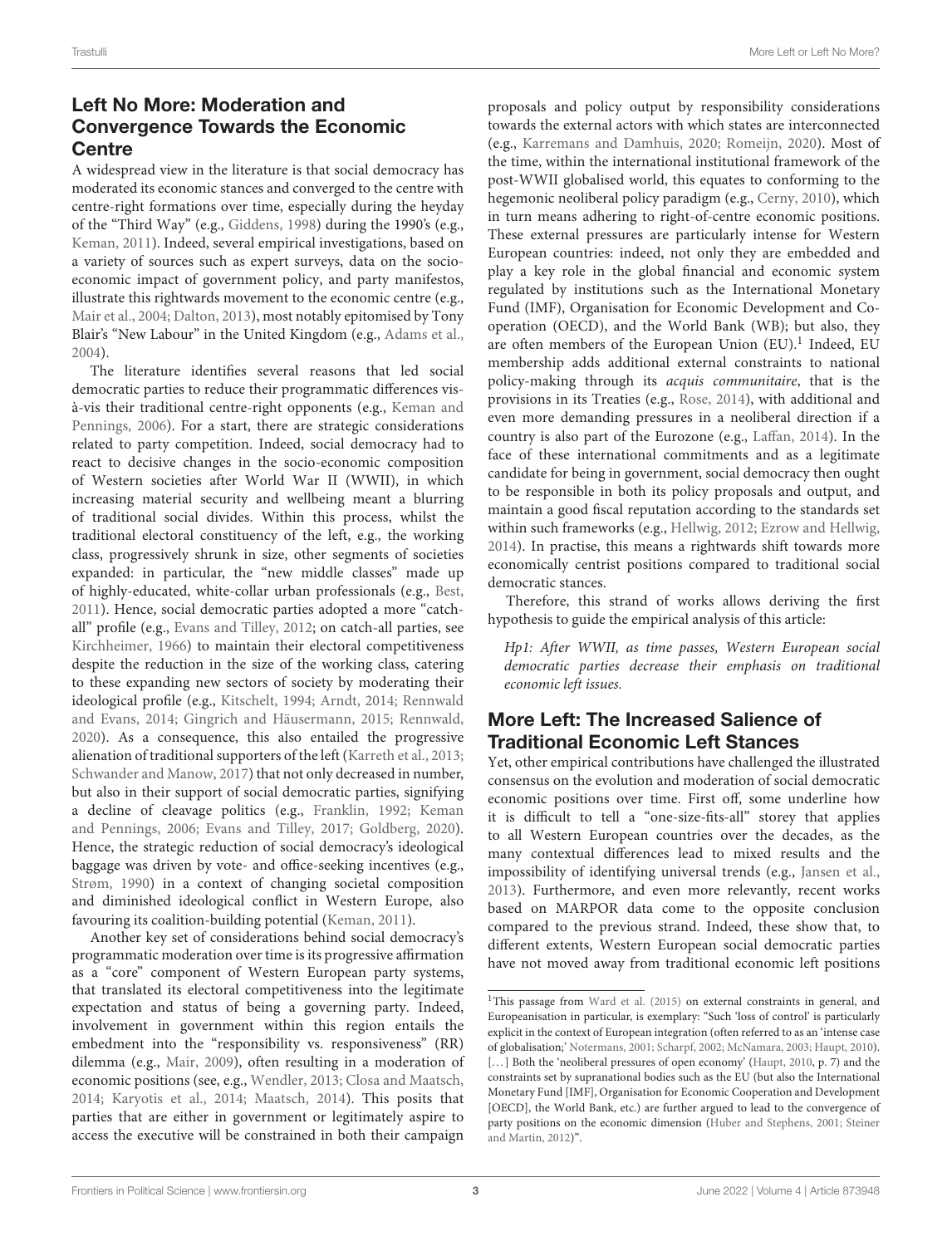over time. For instance, [Adam and Ftergioti \(2019\)](#page-13-2) illustrate that such formations in Western Europe have not significantly changed their economic stances since the 1970's, therefore also considering the key phase of Third Way social democracy. Others go even further, arguing that the salience put by social democracy on traditional left-wing economic issues such as state interventionism and market regulation, the welfare state and support for working-class stances has rather increased over time, especially after the turn of the millennium, in a positional recalibration after the rightwards shift of the Third Way years (e.g., [Emanuele, 2021a;](#page-14-7) [Polacko, 2022\)](#page-15-8).

Potential explanations for these results mirror those concerning the strand of works on "moderation" from a substantive viewpoint. For a start, party competition and "responsiveness" dynamics within the RR dilemma could also justify an exacerbation of economic positions on the part of social democracy. Indeed, especially following the Great Recession of the late-2000's, whilst Western European social democratic formations had to be financially responsible in their role as governing parties, they also had to be responsive to progressively more left-wing voters across the continent (e.g., [Mair, 2008\)](#page-15-10), and especially so on economic matters traditionally owned [\(Petrocik, 1996\)](#page-15-24) by the left such as welfare provisions and market regulation [\(Bremer, 2018\)](#page-14-25). Moreover, whilst it is true that external pressures on national political systems in Western Europe are intense, domestic factors are still able to play an important role in countering these forces with constraints of their own. First, both the longstanding policy orientations and rather large organisational size of social democratic parties impinge their capability to significantly alter their programmatic profiles (e.g., [Adams et al., 2009\)](#page-13-3). Second, there is a degree of path-dependency deriving from the key role of such formations in labour-capital bargaining, with different national trajectories: meaning that where there are stronger actors, for instance trade unions, within such processes, it will be more difficult for social democracy to depart from its traditional positions (e.g., [Garrett,](#page-14-8) [1998;](#page-14-8) [Hellwig, 2016\)](#page-14-9). Third, social democrats will also want to defend their historical political and social achievement at the national level, that is the construction of welfare states, vis-à-vis the ongoing processes that threaten to undermine it (e.g., Kriesi et al., [2008\)](#page-15-25).

This leads directly into another key determinant of the potential exacerbation of social democratic economic stances. Indeed, whilst it was shown that economic globalisation could be conducive to economic moderation and convergence to the centre, there are also arguments for the relationship going in the opposite direction. The scholarly debate concerning the effect of economic globalisation on party positions sees two opposite camps: the "efficiency" and the "compensation" theses (e.g., [Adam and Kammas, 2007;](#page-13-4) [Hellwig, 2016\)](#page-14-9). Whilst the former aligns with the aforementioned works on moderation and convergence, the latter posits that economic globalisation pushes social democratic parties further to the economic left (e.g., [Swank, 2002\)](#page-15-26). This is because this phenomenon entails greater international competition and deregulation, compelling such formations to defend their distinctive policy proposals and tackle these undesired effects with dedicated policies such astaxes on capital [\(Basinger and Hallerberg, 2004\)](#page-14-26). Moreover, some argue that economic globalisation increases class conflict, which leads social democracy to persist with the economic positions that it traditionally owns if not, in some cases, to make them even more salient (e.g., [Garrett, 1998;](#page-14-8) [Swank, 2002;](#page-15-26) [Milner and Judkins,](#page-15-27) [2004\)](#page-15-27). Hence, economic globalisation is also seen in the literature as conducive to social democratic parties adopting more left-wing positions from an economic viewpoint.

Therefore, the illustrated MARPOR-based empirical evidence and the theoretical sources that explain the potential mechanism of an economic left-wing exacerbation of Western European social democracy over time allow formulating a second hypothesis for the ensuing empirical analysis:

Hp2: After WWII, as time passes, Western European social democratic parties increase their emphasis on traditional economic left issues.

# RESEARCH DESIGN AND METHOD

The article now turns to how the two contrasting hypotheses concerning the evolution of social democratic economic positions over time in Western Europe will be tested. In terms of spatial framework, it includes the 20 countries generally considered Western European by the relevant literature.<sup>[2](#page-3-0)</sup> Further, from a temporal viewpoint, the article covers the period between the final years of WWII and the contemporary days (1944–2021). This long timespan hides significant variation in terms of years considered by the main source of data employed, the MARPOR, for each country (see **[Table 1](#page-4-0)**), with data on "third-wave" democracies in Southern Europe (i.e., Cyprus, Greece, Portugal, and Spain; [Huntington, 1991\)](#page-14-27) only available from the mid-1970's onwards at the earliest.<sup>[3](#page-3-1)</sup> This cross-sectional and longitudinal extension allows for the maximum possible generalisability of the article's findings across the region of interest considering the spatial and temporal coverage of the MARPOR. Furthermore, long-term analyses such as the one presented in the article refrain from issues of "short-termism," whereby conclusions on political phenomena are drawn by way

<span id="page-3-0"></span><sup>&</sup>lt;sup>2</sup>The countries that were included are Austria, Belgium, Cyprus, Denmark, Finland, France, Germany, Greece, Iceland, Ireland, Italy, Luxembourg, Malta, the Netherlands, Norway, Portugal, Spain, Sweden, Switzerland, and the United Kingdom.

<span id="page-3-1"></span><sup>&</sup>lt;sup>3</sup>It is important to acknowledge the peculiarities of these new democracies visà-vis the more established ones within the spatial framework of the article. Indeed, in the early stages of these democratic regimes there was a widespread political consensus for the development of welfare policies, which were lagging behind in these countries compared to the rest of Western Europe. This, and the frequent predominance of left-wing parties during such phases, also contributed to strengthening the role of the state in the economy. For these reasons, it is important to also account for the presence and peculiarities of these new democracies in the empirical analysis, because they might drive an overall increase in social democratic emphasis on traditional economic left issues, particularly through the 1970's and 1980's. To do so, all the analyses in the manuscript were replicated with a random-effects specification by including a dichotomous variable Third-wave democracies, taking value 1 if the observation is in Cyprus, Greece, Portugal, or Spain and 0 otherwise. The models, reported in full in **[Supplementary Tables 4](#page-13-5)**–**[7](#page-13-5)**, confirm the results of the analysis, whilst also frequently highlighting a statistically significant and negative effect of these new democracies on social democratic parties' economic left emphasis.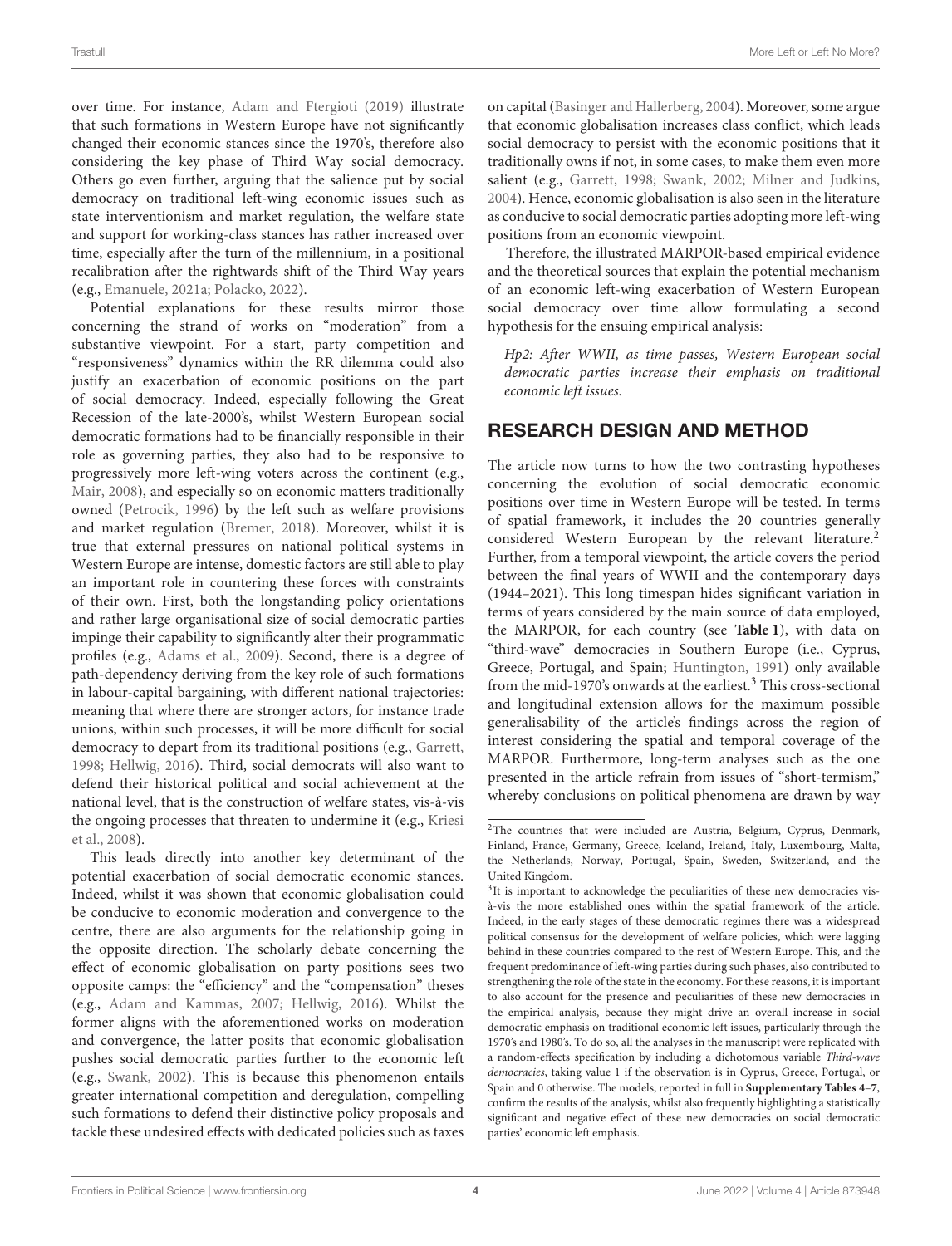<span id="page-4-0"></span>

| TABLE 1   Social democratic party per country (with dates). |  |
|-------------------------------------------------------------|--|
|-------------------------------------------------------------|--|

| Country     | N              | <b>Years covered</b> | Social democratic party                                                                                                                                                                                                                                                                     |
|-------------|----------------|----------------------|---------------------------------------------------------------------------------------------------------------------------------------------------------------------------------------------------------------------------------------------------------------------------------------------|
| Austria     | $\overline{1}$ | 1949-2019            | Austrian Social Democratic Party (1949-2019)                                                                                                                                                                                                                                                |
| Belgium     | $\overline{2}$ | 1946-2019            | Belgian Socialist Party (1946–1977) and as successors to the Belgian Socialist Party:<br>Francophone Socialist Party (1978, 1981, 1987, 1991, 1999, 2007, 2010); Flemish Socialist<br>Party (1985, 1995) / Socialist Party Different-Spirit (2003) / Socialist Party Different (2014, 2019) |
| Cyprus      |                | 1996-2016            | Progressive Party of Working People (1996-2016)                                                                                                                                                                                                                                             |
| Denmark     |                | 1945-2019            | Danish Social Democratic Party (1945-2019)                                                                                                                                                                                                                                                  |
| Finland     |                | 1945-2019            | Finnish Social Democratic Party (1945-2019)                                                                                                                                                                                                                                                 |
| France      |                | 1946-2017            | French Section of the International Socialist / Socialist Party (1946-2017)                                                                                                                                                                                                                 |
| Germany     |                | 1949-2021            | German Social Democratic Party (1949-2021)                                                                                                                                                                                                                                                  |
| Greece      | $\overline{2}$ | 1974-2015            | Panhellenic Socialist Movement (1974–2009); SYRIZA (May 2012, January 2015, September<br>2015) / SYRIZA-Unionist Social Front (June 2012)                                                                                                                                                   |
| Iceland     |                | 1946-2017            | Icelandic Social Democratic Party/The Alliance (1946-2017)                                                                                                                                                                                                                                  |
| Ireland     |                | 1948-2016            | Irish Labour Party (1948-2016)                                                                                                                                                                                                                                                              |
| Italy       |                | 1946-2018            | Italian Communist Party/Democratic Party of the Left/Olive Tree/Democratic Party (1946-2018;<br>all formations in direct succession)                                                                                                                                                        |
| Luxembourg  |                | 1945-2013            | Socialist Workers' Party of Luxembourg (1945-2013)                                                                                                                                                                                                                                          |
| Malta       |                | 1996-1998            | Maltese Labour Party (1996, 1998)                                                                                                                                                                                                                                                           |
| Netherlands |                | 1946-2017            | Dutch Labour Party (1946-2017)                                                                                                                                                                                                                                                              |
| Norway      |                | 1945-2017            | Norwegian Labour Party (1945-2017)                                                                                                                                                                                                                                                          |
| Portugal    |                | 1975-2019            | Portuguese Socialist Party (1975-2019)                                                                                                                                                                                                                                                      |
| Spain       |                | 1977-2019            | Spanish Socialist Workers Party (1977–2019)                                                                                                                                                                                                                                                 |
| Sweden      |                | 1944-2018            | Swedish Social Democratic Party (1944-2018)                                                                                                                                                                                                                                                 |
| Switzerland |                | 1947-2019            | Swiss Social Democratic Party (1947-2019)                                                                                                                                                                                                                                                   |
| <b>UK</b>   |                | 1945-2019            | Labour Party (1945-2019)                                                                                                                                                                                                                                                                    |

of comparison with the rather exceptional standards of the midtwentieth century [\(Enyedi and Deegan-Krause, 2007\)](#page-14-28).

As to the units of analysis, the task of selecting social democratic parties to analyse is far from straightforward, given the acknowledged heterogeneity of this party family (e.g., [Volkens, 2004\)](#page-15-28). Hence, in order to achieve a selection of cases that is as replicable and uncontroversial as possible, the task of identifying which parties classify as social democratic was left to the MARPOR itself, which does so in its dataset under the category "parfam  $= 30$  (social democratic parties)." Amongst these formations, in order to properly capture the aspect of interest here and that is the mainstream left component that has become part of the "core" [\(Smith, 1989\)](#page-15-12) of Western European party systems [\(Keman, 2017\)](#page-14-11), the electorally best-performing party for each of the 369 national general elections within the illustrated spatial-temporal framework was selected.<sup>[4](#page-4-1)</sup> Hence, this criterion allows considering the main social democratic party of each political system at any given election and, in the very rare cases where this formation changes, the important historical transformations in terms of electoral performance and configuration of the mainstream left's political offer within national party systems. Due to its political peculiarities, the only exception to this criterion is the Italian case, where between 1946 and 1996 the main party of the mainstream left is represented by formations falling outside of the "parfam  $= 30$ " category (i.e., the Italian Communist Party between 1946 and 1989 and the Democratic Party of the Left between 1992 and 1996).<sup>[5](#page-4-2)</sup> [Table 1](#page-4-0) recaps the analysed social democratic parties per country and the dates of the elections in which they are considered.

As to the empirical analysis, the relationship between time and social democratic emphasis on traditional economic left issues is tested by operationalising the focal predictor in three ways. First off, to analyse its linear effect on social democratic economic positions, time is considered as a continuous Election date variable representing the date of each analysed general election, which ranges between 17 September 1944 (1944 Swedish general election) and 26 September 2021 (2021 German general election). Additionally, the effects of larger periods on the analysed "explanandum" are tested by employing two categorical variables. Following [Emanuele \(2021b\)](#page-14-29), the article's time frame is first divided into four Phases of substantive interest: (1) the "Golden Age" of mass parties and party system stability in Western Europe [\(Mair, 1994;](#page-15-29) [Janda and Colman, 1998\)](#page-14-30), which runs between the beginning of the time frame in 1945 ending in 1967, the year of [Lipset and Rokkan's \(1967\)](#page-15-30) "freezing hypothesis;" (2) the "Post-L&R" (Lipset and Rokkan) phase, running between the two political watershed years of 1968 and 1989, when the fall of the Berlin Wall occurred; (3) the "Post-Wall" phase, beginning in 1990 and lasting until the

<span id="page-4-1"></span><sup>4</sup> See **[Figure 1](#page-5-0)** for the number of considered elections per country.

<span id="page-4-2"></span><sup>5</sup>These parties are in direct succession with each other, as well as with the other formations falling under the "parfam = 30" category in subsequent Italian general elections (see **[Table 1](#page-4-0)**).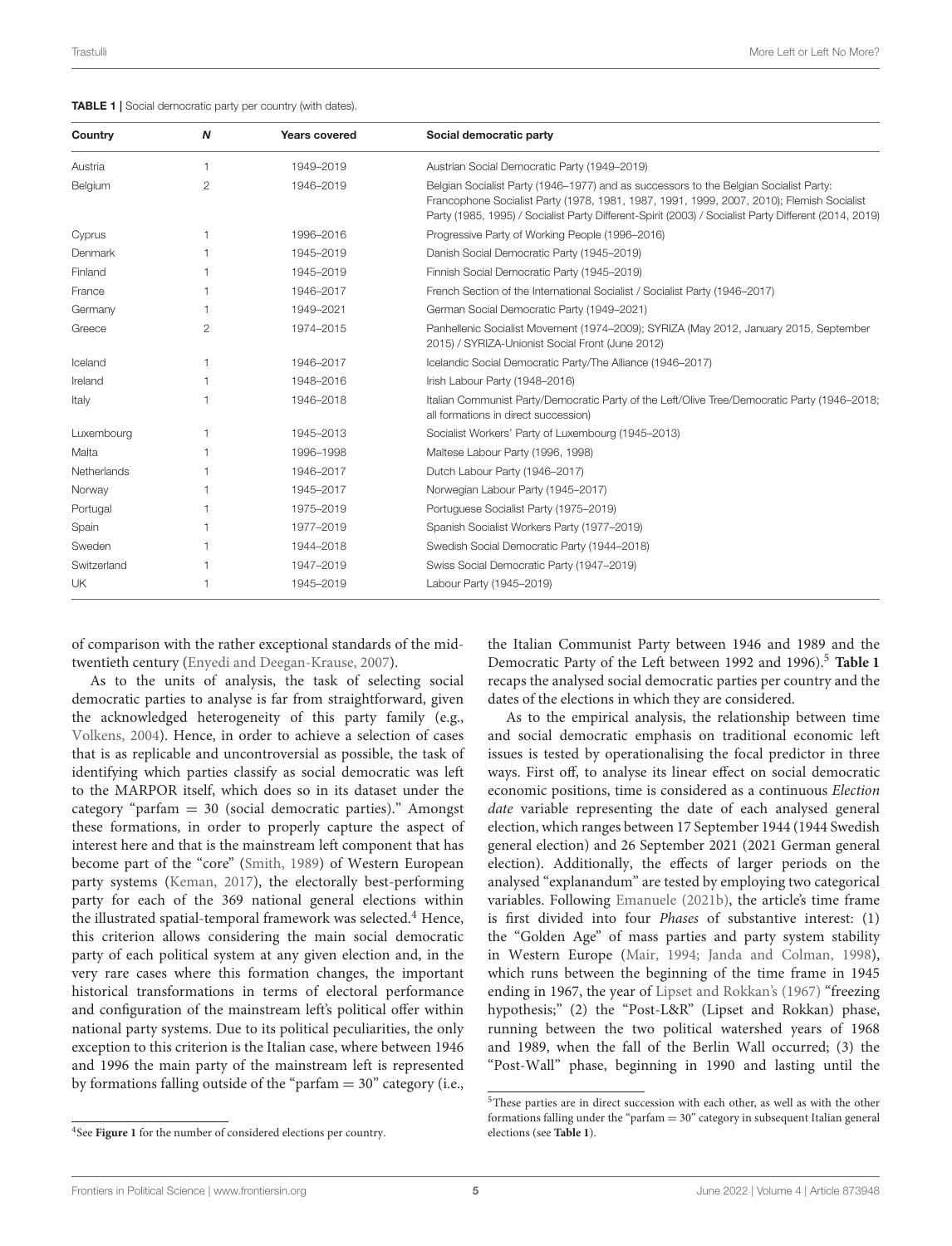

<span id="page-5-0"></span>beginning of the Great Recession in Europe (2009); (4) and the "Great Recession" phase, running from 2010 until the end of the analysed time frame and coinciding with the years when the economic, political and social consequences of the global financial crisis fully manifested in Western Europe. Moreover, to provide a more fine-grained breakdown of the effect of different historical periods on social democratic economic positioning, the time frame is further divided into the eight analysed Decades through a categorical variable ranging between (1) the 1940's and (8) the 2010's and beyond ("2010+s"), also considering the sole election of the 2020's (Germany, 2021).

With regard to the dependent variable, i.e., the emphasis of social democracy on traditional left economic issues, this is operationalised by presenting four different aggregations of items from the MARPOR codebook, to ensure the robustness of this article's findings. The focus on electoral manifesto data from the MARPOR to operationalise party positions follows a twofold rationale.<sup>[6](#page-5-1)</sup> Indeed, on the one hand, it is arguably the most widely employed data source in comparative investigations of party positions due to its extension across both time and space (e.g., [Laver and Garry, 2000\)](#page-15-31). As per above, this unmatched longitudinal and cross-sectional coverage allows for a long and wide investigation of how social democratic emphasis on traditional economic left issues evolves over time in the region, which would not be possible with more idiosyncratic spatialtemporal frameworks. On the other hand, because this source of data is common to both contrasting viewpoints in the literature concerning the moderation or exacerbation of Western European social democracy's economic left stances, relying on it allows both consistency and comparability with available works, with an eye to contributing to and potentially settling this debate. Going into detail with regard to the economic left measures, three out of four of them are the pre-existing indicators of economic left emphasis from [Bakker and Hobolt \(2013\)](#page-13-6) and [Emanuele \(2021a\)](#page-14-7), as well as the aggregation of the left items that are economic in nature included in the MARPOR's own left-right index, the "RILE" [\(Budge and Klingemann, 2001\)](#page-14-32); whilst the fourth one is an original deductive aggregation of MARPOR items that were deemed traditional economic left issues on a theoretical basis. All such measures are cross-validated by virtue of being strongly to very strongly correlated with each other, as demonstrated by the Pearson's r-values reported in **[Table 2](#page-6-0)**, whilst **[Table 3](#page-6-1)** recaps the MARPOR items making them up. Furthermore, to provide a more disaggregated and fine-grained analysis of how the emphasis of social democratic parties on specific traditional economic left issues changes over time, the single MARPOR items reported in the various illustrated aggregations will also be employed as dependent variables in separate analyses.

Further, as these baseline models only test the impact of the focal predictor, time, on social democratic parties' emphasis on traditional economic left issues, the analyses are replicated by including some control variables that may also have an effect on the dependent variable. For a start, the presence of competitive radical left opponents (henceforth "RLPs"), i.e., parties to the left of social democrats that more strongly advocate traditional economic left stances (e.g., [March, 2011\)](#page-15-32), is a relevant factor.

<span id="page-5-1"></span><sup>6</sup>Employing MARPOR data necessarily ties the present article and its analysis to the defining 'saliency theory' framework of this research project (see Budge and Farlie, [1983\)](#page-14-31), whereby party positions along the various dimensions of political contestation are calculated through issue emphasis. Notice that, albeit frequently employed due to the prominence of MARPOR data, this overlap between emphasis and positions has been widely criticised in the literature (see, for instance, Bakker and Hobolt, [2013;](#page-13-6) [Zulianello, 2014\)](#page-16-0).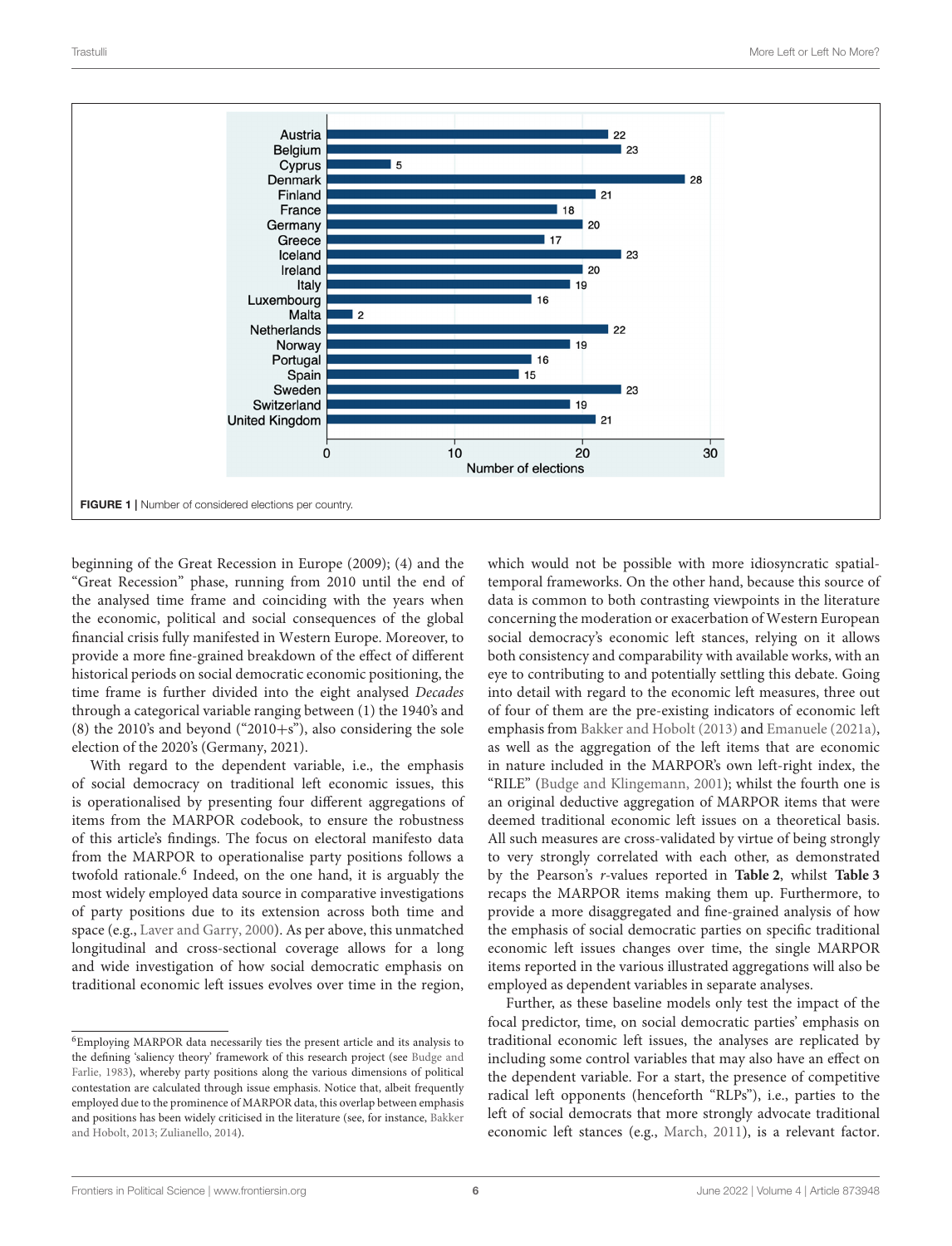<span id="page-6-0"></span>TABLE 2 | Correlation matrix between different operationalisations of the dependent variable (Pearson's r-values).

| Pearson's r             | <b>Bakker and Hobolt</b> | Emanuele | <b>RILE economic left</b> | Deductive economic left |
|-------------------------|--------------------------|----------|---------------------------|-------------------------|
| Bakker and Hobolt       |                          |          |                           |                         |
| Emanuele                | $0.86*$                  |          |                           |                         |
| RILE economic left      | $0.88*$                  | $0.67*$  |                           |                         |
| Deductive economic left | $0.84*$                  | $0.64*$  | $0.94*$                   |                         |
|                         |                          |          |                           |                         |

\*Indicates statistical significance at  $p < 0.001$ .

per701 - Labour Groups: Positive

<span id="page-6-1"></span>TABLE 3 | Different operationalisations of the dependent variable and related MARPOR items.

| <b>Bakker and Hobolt</b>             | Emanuele                            | <b>RILE</b> economic left        | Deductive economic left              |
|--------------------------------------|-------------------------------------|----------------------------------|--------------------------------------|
| per403 - Market Regulation           | per403 - Market Regulation          | per403 - Market Regulation       | per403 - Market Regulation           |
| per404 - Economic Planning           | per404 - Economic Planning          | per404 - Economic Planning       | per409 - Keynesian Demand Management |
| per405 - Corporatism / Mixed Economy | per412 - Controlled Economy         | per406 - Protectionism: Positive | per412 - Controlled Economy          |
| per406 - Protectionism: Positive     | per415 - Marxist Analysis: Positive | per412 - Controlled Economy      | per413 - Nationalisation             |
| per409 - Keynesian Demand Management | per503 - Equality: Positive         | per413 - Nationalisation         | per504 - Welfare State Expansion     |
| per412 - Controlled Economy          | per504 - Welfare State Expansion    | per504 - Welfare State Expansion | per506 - Education Expansion         |
| per413 - Nationalisation             |                                     | per506 - Education Expansion     | per701 - Labour Groups: Positive     |
| per415 - Marxist Analysis: Positive  |                                     | per701 - Labour Groups: Positive |                                      |
| per503 - Equality: Positive          |                                     |                                  |                                      |
| per504 - Welfare State Expansion     |                                     |                                  |                                      |
| per506 - Education Expansion         |                                     |                                  |                                      |
|                                      |                                     |                                  |                                      |

Indeed, it may pressure mainstream formations, and especially social democratic parties along the economic issue dimension (e.g., [Adams and Somer-Topcu, 2009\)](#page-13-7), into adjusting their policy programs towards more similar and hence left-wing positions (e.g., [Pontusson and Rueda, 2010\)](#page-15-33). Therefore, a Radical left strength indicator has been included in the analysis, capturing the percentage shift in votes from the previous election of the radical left bloc in each country, which was considered as made up of all "far left" parties in the "PopuList" dataset (Rooduijn et al., [2019\)](#page-15-34). Moreover, powerful trade unions, i.e., another traditional representative of workers along the class cleavage and focus of strands of literature such as "power resource theory" (e.g., [Brady et al., 2016\)](#page-14-33), may exert strong pressures on social democratic parties to maintain a distinctively left-wing economic profile through their direct links with them (e.g., [Pierson, 2001\)](#page-15-35). Hence, a Trade union density indicator has also been included, by relying on data from the ICTWSS database [\(Visser, 2019\)](#page-15-36).<sup>[7](#page-6-2)</sup> Finally, as discussed above, "responsibility" considerations (e.g., [Mair, 2009\)](#page-15-7) related to social democratic parties' governing status or the realistic prospect of it may exert powerful constraints on these formations' room for political manoeuvre, resulting in a rightwards pressure from an economic viewpoint. This is why a Government status dichotomous variable has also been included, operationalising whether at the time of the election and, hence, during the campaign when the investigated manifesto was drafted, the social democratic party was in the opposition (0) or in government (1).

To correctly estimate the effects of this article's focal predictors on the dependent variables, it is necessary to specify the regression models by taking into account the time-series-crosssection (TSCS) nature of the employed dataset. In particular, the data presents repeated observations over time (369 elections) over the same fixed units (countries) and only just constitutes a cross-sectionally dominant pool [\(Stimson, 1985\)](#page-15-37), as there are slightly more cross-section (20 countries) than temporal units (on average, 18.45 elections per country). These characteristics might be conducive to statistical issues such as heteroskedasticity and unobserved heterogeneity.<sup>[8](#page-6-3)</sup> As diagnostic tests confirm the presence of both such problematic aspects in all models, ordinary least squares (OLS) regressions with panel-corrected standard errors (PCSE) and country fixed effects are performed to adequately account for these issues [\(Beck and Katz, 1995\)](#page-14-35).<sup>[9](#page-6-4)</sup>

<span id="page-6-2"></span> ${\rm ^7}$  Following [Emanuele \(2018\)](#page-14-34), given the slow-changing nature of this phenomenon, the trade union density data from the ICTWSS have been linearly interpolated and extrapolated as a constant of the extreme value, to cover for several missing observations that would have otherwise greatly reduced the number of observations in the analysis.

<span id="page-6-3"></span><sup>8</sup> In particular, LR tests of panel heteroskedasticity and Hausman tests between random and fixed effects were performed. As all such probes were statistically significant, this means that the panels are heteroskedastic and unobserved heterogeneity does not allow using random effects. Additionally, [Wooldridge](#page-15-38) [\(2002\)](#page-15-38) tests of serial correlation were also performed: as none of them returned statistically significant results, it is possible to conclude that there is no autoregressive process in the models.

<span id="page-6-4"></span><sup>&</sup>lt;sup>9</sup>Further, dynamics of path dependency in ideological position-taking may constrain the ability of parties to significantly alter their programmatic outlook between elections (e.g., [Strøm, 1990\)](#page-15-11). To account for these, all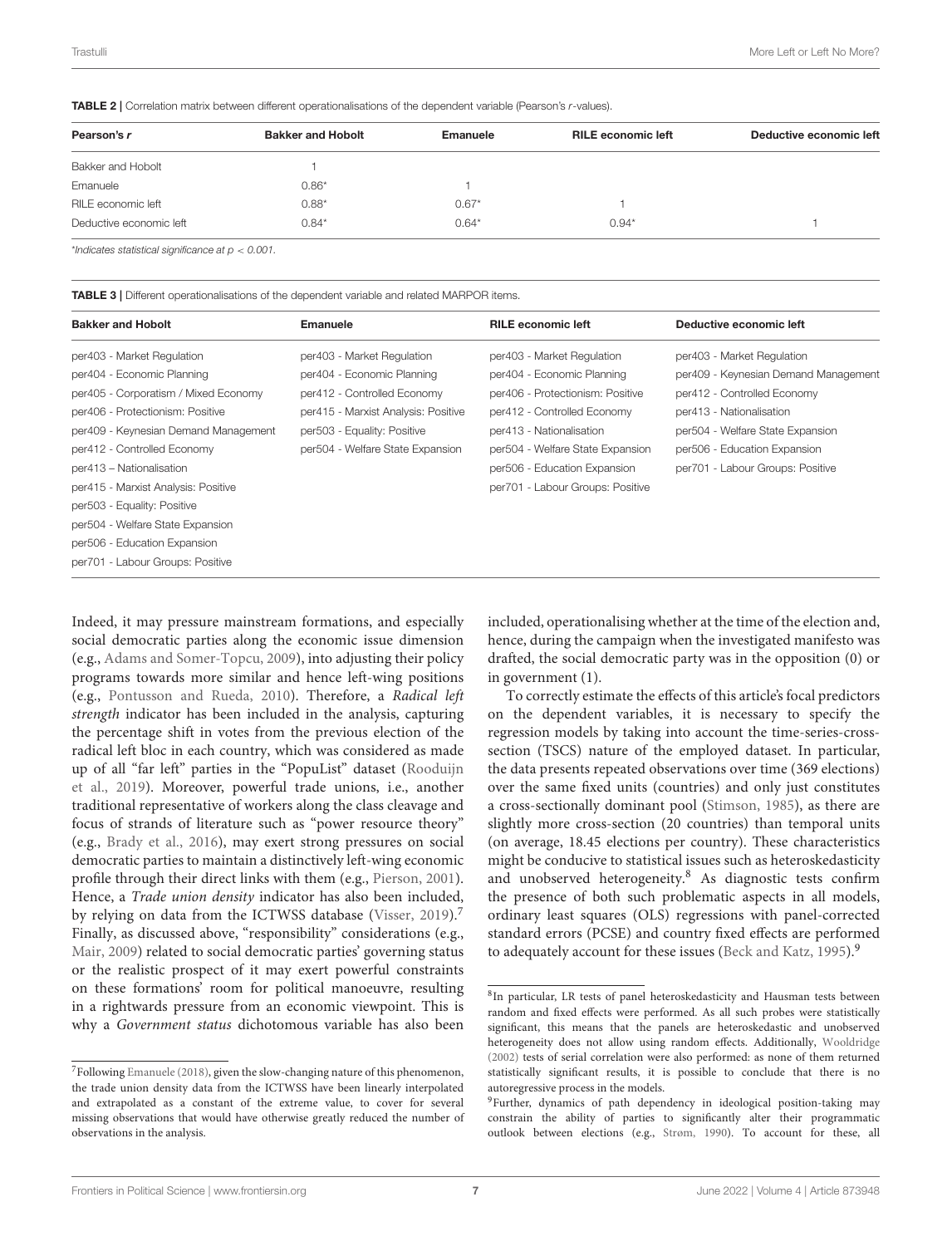# RESULTS

An initial idea concerning the empirical relationship between the focal and dependent variable can be provided by correlation analyses. Indeed, as reported in **[Supplementary Table 1](#page-13-5)**, Pearson's r-values indicate that all three focal predictors are positively correlated with all four presented operationalisations of social democratic emphasis on traditional economic left issues, indicating its increase over time at different levels of statistical significance. Hence, this would preliminarily point to both a confirmation of Hp2 and a rejection of Hp1. In particular, a more fine-grained look at what MARPOR items significantly become more salient over time (see **[Supplementary Table 2](#page-13-5)**) shows that this increase seems mostly driven by issues surrounding the welfare state in its Beveridgean conception [\(Beveridge,](#page-14-36) [1942;](#page-14-36) per504 and per506), as well as equality (per503), market regulation (per403), and labour groups (per701). Interestingly, however, the emphasis on themes traditionally associated with the economic left in its classical conception of state intervention in the economy (e.g., [Downs, 1957,](#page-14-10) p. 116) such as, in particular, economic planning (per404), controlled economy and minimum wages (per412), and nationalisation (per413) seems to decrease with high levels of statistical significance and relatively large coefficients as time goes on. Hence, whilst at the aggregate level there seems to be a rather robust increase of social democratic emphasis on traditional economic left issues, a more differentiated account of substantive interest can be provided by disaggregating the various MARPOR items under consideration.

To test whether this picture is confirmed by more demanding statistical analyses, several regression models are presented.<sup>[10](#page-7-0)</sup> **[Table 4](#page-8-0)** presents the baseline models that test the effects of time in its continuous conception as the Election date (Models 1) and as a categorical variable operationalising Phases (Models 2) and Decades (Models 3), whilst also controlling for country fixed effects. As evident, in all of its operationalisations, time has a positive and statistically significant effect (at  $p < 0.001$  in all but one case, which is significant at  $p < 0.01$ ) on the four employed dependent variables. This indicates that the emphasis of social democratic parties on traditional economic left issues has, indeed, increased over time. Further, all of these findings are also robust to the inclusion of the controls introduced above, as shown in the full models reported in **[Table 5](#page-9-0)**. Indeed, by also considering the relative electoral strength of the radical left bloc, trade union density, and the government status of social democratic parties, all focal predictors operationalising time in its different forms have a positive and statistically significant (always at  $p < 0.001$ ) effect on economic left emphasis in all models. It is noteworthy that, out of the included controls, only being in government has at times statistically significant effects on the economic left emphasis of social democratic parties (either at  $p < 0.05$  or, marginally, at  $p < 0.10$ ). Interestingly, the negative signs of the coefficients for government status indicate that executive responsibility exercises an important constraint on the ability of social democratic parties to adopt economically left-wing policy positions, hence fully going in the direction of the "responsibility vs. responsiveness (RR) dilemma" literature (e.g., [Mair, 2009\)](#page-15-7). Conversely, neither the relative strength of the radical left bloc nor trade union density ever present statistically significant effects on the emphasis that social democratic parties put on traditional economic left issues.<sup>[11](#page-7-1)</sup>

In sum, these findings are robust to the different presented operationalisations of both the explanandum and focal predictor, as well as to the inclusion of relevant control variables and the consideration of national specificities through country fixed effects. Therefore, these regression models demonstrate that social democratic emphasis on traditional economic left issues has increased over time, coming to the same conclusion reached by the illustrated correlation analyses. In light of this evidence, the presented Hp2 is confirmed whilst, conversely, Hp1 must be rejected.

More useful information on the effects of time can be retained by going into greater detail about these findings. **[Table 6](#page-10-0)** reports the same full models, but more specifically by looking into the effects of individual Phases (Models 4) and Decades (Models 5) on the various measures of social democratic economic left emphasis. Both models come to the same striking conclusion: that is, the significant increase in social democratic emphasis on traditional economic left issues is driven almost exclusively by the years following the Great Recession of the late 2000's. That is because, as evident from the regression table, in both sets of models the only categories to have statistically significant (at  $p$  $< 0.001$  in all but one case, significant at  $p < 0.01$ ) and positive effects are the "Great Recession" phase and the "2010+s" decade, which both include the years between 2010 and 2021. Indeed, the levels of statistical significance of such categories clearly show how they account for the vast majority of the variance in the dependent variable, and the strength of the (positive) effects is indicated by the vastly larger coefficients that they take on. These findings are particularly significant from a substantive viewpoint as they indicate how, despite going through very different historical periods and moments of social democratic thought and development such as the Third Way, the emphasis of such formations on traditional economic left issues seems to have remained virtually the same over the six decades following WW2. Already in itself, this is an interesting substantive conclusion that would deserve further exploration, with regard to both the historical assessment of Western European social democracy in the twentieth century and the strategic behaviour of such formations whilst determining their programmatic profiles in the context of domestic party competition. Even more importantly, another important substantive conclusion that emerges from this analysis is the seemingly fundamental role of the Great Recession in a programmatic recalibration of Western European social democracy towards the economic left, as underlined by previous contributions (e.g., [Emanuele, 2021a;](#page-14-7) [Polacko, 2022\)](#page-15-8).

regression models across the article are replicated with the inclusion of lagged dependent variables. The results, reported in **[Supplementary Tables 8](#page-13-5)**–**[11](#page-13-5)**, are all substantively confirmed.

<span id="page-7-0"></span> $10$ Notice that in all regression models the *Election date* has been rescaled for the sake of the coefficients' readability.

<span id="page-7-1"></span><sup>&</sup>lt;sup>11</sup>Simplified versions of the regression tables are presented for the sake of readability. The full results are available from the author upon request.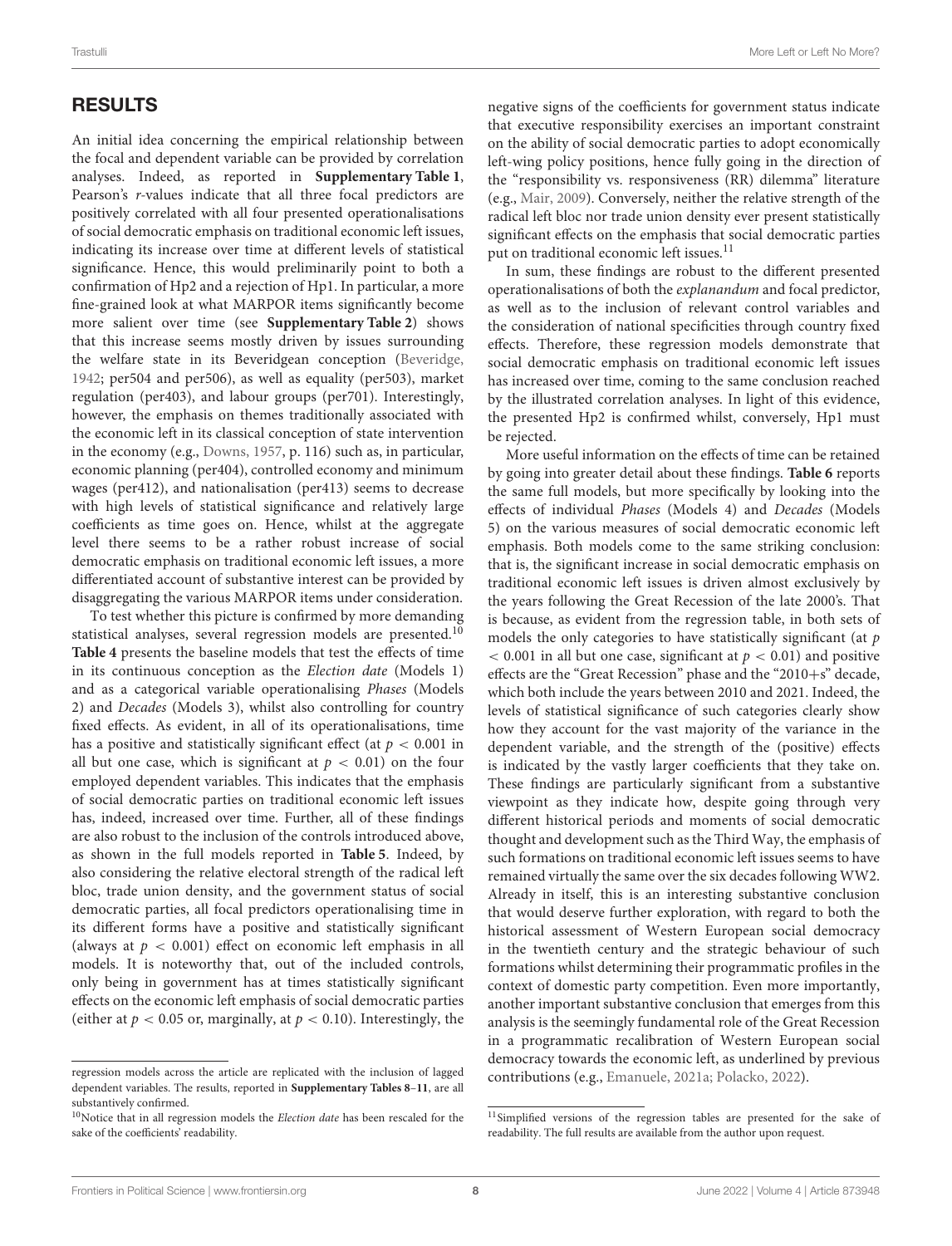<span id="page-8-0"></span>TABLE 4 | Time (continuous and categorical variables) and measures of social democratic economic left emphasis. Baseline models.

|                       | (1a)                     |       | (1 <sub>b</sub> ) |       | (1c)                      |       | (1d)                    |       |  |  |
|-----------------------|--------------------------|-------|-------------------|-------|---------------------------|-------|-------------------------|-------|--|--|
|                       | <b>Bakker and Hobolt</b> |       | Emanuele          |       | <b>RILE economic left</b> |       | Deductive economic left |       |  |  |
|                       | b                        | pcse  | b                 | pcse  | b                         | pcse  | b                       | pcse  |  |  |
| <b>Election date</b>  | $0.37***$                | 0.07  | $0.22***$         | 0.06  | $0.21***$                 | 0.06  | $0.32***$               | 0.06  |  |  |
| Country fixed effects | ☑                        |       | ☑                 |       | ☑                         |       | ☑                       |       |  |  |
| Constant              | 35.71***                 | 2.89  | 27.15***          | 2.25  | 28.42***                  | 2.93  | 27.53***                | 2.9   |  |  |
| Wald $\chi^2$         | 208.29***                |       | $320.43***$       |       | 97.99***                  |       | $105.13***$             |       |  |  |
| N of elections        | 369                      |       | 369               |       | 369                       |       | 369                     |       |  |  |
| N of countries        | 20                       |       | 20                |       | 20                        |       | 20                      |       |  |  |
|                       | (2a)                     |       | (2b)              |       | (2c)                      |       | (2d)                    |       |  |  |
|                       | b                        | pcse  | b                 | pcse  | b                         | pcse  | b                       | pcse  |  |  |
| Phase                 | $2.94***$                | 0.54  | $1.89***$         | 0.45  | $1.66***$                 | 0.47  | $2.45***$               | 0.45  |  |  |
| Country fixed effects | ☑                        |       | ☑                 |       | ☑                         |       | ☑                       |       |  |  |
| Constant              | 32.06***                 | 3.05  | 24.71***          | 2.43  | 26.39***                  | 3.07  | 24.59***                | 3.03  |  |  |
| Wald $\chi^2$         | 207.12***                |       | $312.52***$       |       | 96.22***                  |       | $101.71***$             |       |  |  |
| N of elections        | 369                      |       | 369               |       | 369                       |       | 369                     |       |  |  |
| N of countries        | 20                       |       | 20                |       | 20                        |       | 20                      |       |  |  |
|                       | (3a)                     |       | (3 <sub>b</sub> ) |       | (3c)                      |       | (3d)                    |       |  |  |
|                       | b                        | pcse  | b                 | pcse  | b                         | pcse  | b                       | pcse  |  |  |
| <b>Decade</b>         | $0.13***$                | 0.03  | $0.08***$         | 0.02  | $0.07**$                  | 0.02  | $0.11***$               | 0.02  |  |  |
| Country fixed effects | ☑                        |       | ☑                 |       | ☑                         |       | $\Delta$                |       |  |  |
| Constant              | $-212.8***$              | 50.77 | $-122.8**$        | 42.74 | $-114.4*$                 | 44.46 | $-192.1***$             | 42.38 |  |  |
| Wald $\chi^2$         | 198.18***                |       | 305.3***          |       | 95.29***                  |       | $100.79***$             |       |  |  |
| N of elections        | 369                      |       | 369               |       | 369                       |       | 369                     |       |  |  |
| N of countries        | 20                       |       | 20                |       | 20                        |       | 20                      |       |  |  |

Panel-corrected standard errors (PCSE) regressions; panel-corrected standard errors are reported.

 $^{+}p$  < 0.10;  $^{*}p$  < 0.05,  $^{**}p$  < 0.01,  $^{***}p$  < 0.001.

Yet, the employed dependent variables are aggregations of several MARPOR items of substantive interest and with vastly different content. Hence, it would be interesting to perform additional regressions by employing individual Manifesto Project items as the dependent variables, to verify specifically which economic left issues are more (or less) emphasised by Western European social democratic parties over time. This might be conducive to different patterns emerging amongst the various individual measures employed in the aggregation, similarly to the initial correlation analyses. **[Table 7](#page-11-0)** presents OLS regressions with PCSEs, country fixed effects, and the introduced controls regressing each analysed MARPOR category on the Election date continuous temporal predictor (Models  $6$ ).<sup>[12](#page-8-1)</sup> Moreover, to make sure that variation in the emphasis put on a specific issue is independent of the variation in the emphasis on all other economic left issues and particularly those that might be substantively associated with it, the replication of the same models by including all other MARPOR categories as additional controls is also reported (Models 7).<sup>[13](#page-8-2)</sup>

Indeed, a rather differentiated picture emerges from the regressions, whereby whilst some economic left MARPOR items are significantly more emphasised over time, the relationship goes in the opposite direction with other issues, which instead are significantly de-emphasised as time goes on. Additionally, the emphasis put by social democratic parties on the remaining MARPOR categories does not seem to change significantly over time. This general trend is in line with the preliminary correlation analyses, which also seem to be corroborated by a more detailed investigation of specifically which MARPOR items become significantly more or less emphasised over time. In particular, the Models 6 show how it is chiefly the issues surrounding the welfare state and broad questions of equality (per503, per504, and

<span id="page-8-1"></span><sup>12</sup>A replication of diagnostic tests by employing the individual MARPOR categories as the dependent variable confirms that this is the correct model specification.

<span id="page-8-2"></span><sup>13</sup>Variance inflation factors (VIF) indicate that these models can be estimated correctly, as there are no issues of multicollinearity between the included regressors (e.g., [Chatterjee and Hadi, 1986\)](#page-14-37).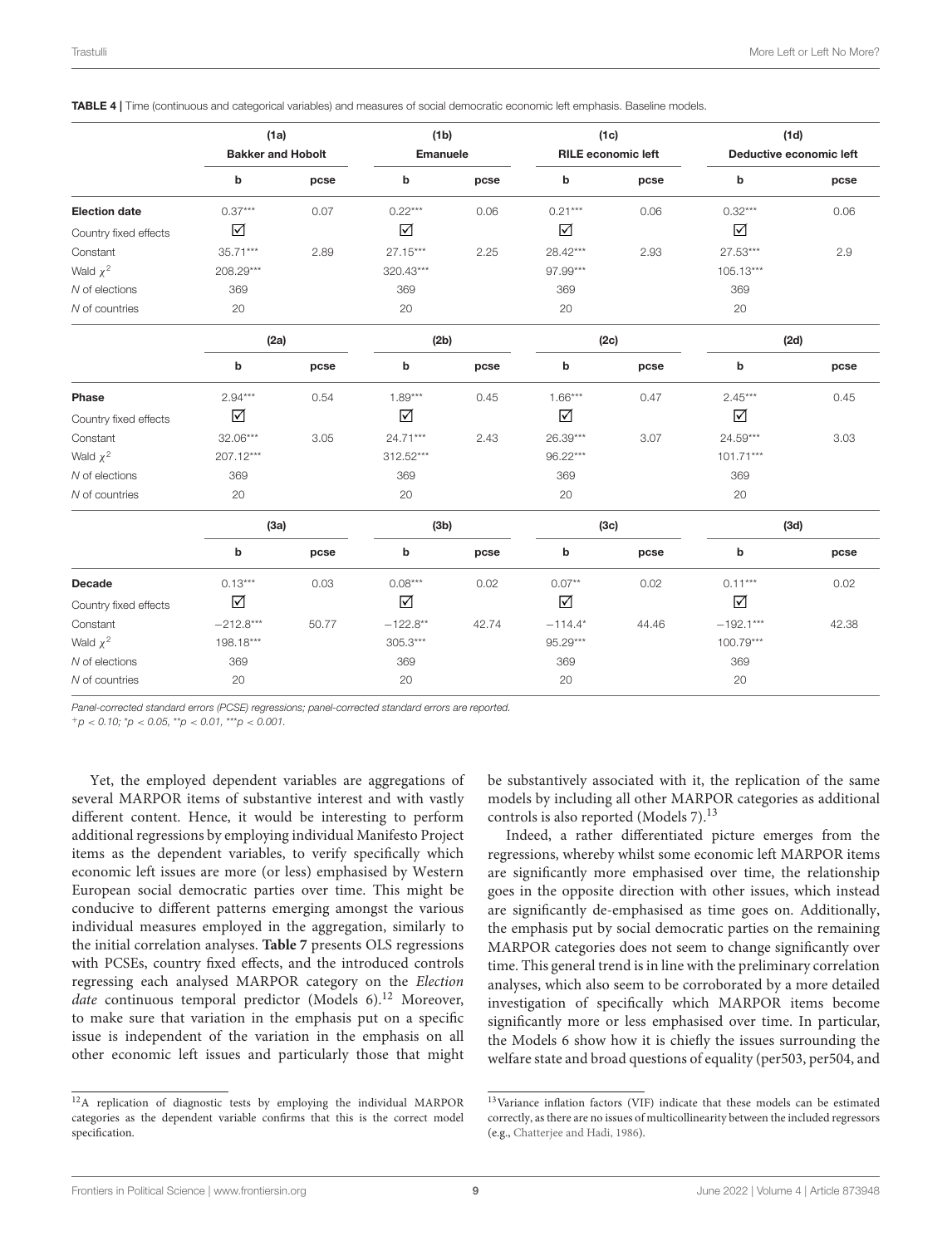<span id="page-9-0"></span>

|  | TABLE 5   Time (continuous and categorical variables) and measures of social democratic economic left emphasis. Full models. |  |  |  |  |  |
|--|------------------------------------------------------------------------------------------------------------------------------|--|--|--|--|--|
|  |                                                                                                                              |  |  |  |  |  |

|                       | (1a)<br><b>Bakker and Hobolt</b><br>b<br>pcse<br>$0.38***$<br>0.07<br>☑<br>☑<br>43.87***<br>6.33<br>161.51***<br>369<br>20<br>(2a)<br>b<br>pcse<br>$3.01***$<br>0.53<br>☑<br>☑<br>39.39***<br>6.53<br>159.82***<br>369<br>20 |       | (1 <sub>b</sub> )    |       | (1c)                      |       | (1d)                    |      |  |
|-----------------------|------------------------------------------------------------------------------------------------------------------------------------------------------------------------------------------------------------------------------|-------|----------------------|-------|---------------------------|-------|-------------------------|------|--|
|                       |                                                                                                                                                                                                                              |       | Emanuele             |       | <b>RILE</b> economic left |       | Deductive economic left |      |  |
|                       |                                                                                                                                                                                                                              |       | b                    | pcse  | b                         | pcse  | b                       | pcse |  |
| <b>Election date</b>  |                                                                                                                                                                                                                              |       | $0.23***$            | 0.06  | $0.22***$                 | 0.06  | $0.33***$               | 0.06 |  |
| Controls              |                                                                                                                                                                                                                              |       | $\blacktriangledown$ |       | ☑                         |       | $\blacktriangledown$    |      |  |
| Country fixed effects |                                                                                                                                                                                                                              |       | ☑                    |       | ☑                         |       | ☑                       |      |  |
| Constant              |                                                                                                                                                                                                                              |       | 28.35***             | 5.14  | 37.21***                  | 5.53  | 33.53***                | 5.25 |  |
| Wald $\chi^2$         |                                                                                                                                                                                                                              |       | 202.75***            |       | 96.22***                  |       | $104.39***$             |      |  |
| N of elections        |                                                                                                                                                                                                                              |       | 369                  |       | 369                       |       | 369                     |      |  |
| N of countries        |                                                                                                                                                                                                                              |       | 20                   |       | 20                        |       | 20                      |      |  |
|                       |                                                                                                                                                                                                                              |       | (2b)                 |       | (2c)                      |       | (2d)                    |      |  |
|                       |                                                                                                                                                                                                                              |       | b                    | pcse  | b                         | pcse  | b                       | pcse |  |
| Phase                 |                                                                                                                                                                                                                              |       | $1.93***$            | 0.44  | $1.73***$                 | 0.47  | $2.49***$               | 0.45 |  |
| Controls              |                                                                                                                                                                                                                              |       | $\blacktriangledown$ |       | ☑                         |       | $\sqrt{ }$              |      |  |
| Country fixed effects |                                                                                                                                                                                                                              |       | ☑                    |       | $\blacktriangledown$      |       | ☑                       |      |  |
| Constant              |                                                                                                                                                                                                                              |       | 25.45***             | 5.33  | 34.65***                  | 5.7   | 29.85***                | 5.42 |  |
| Wald $\chi^2$         |                                                                                                                                                                                                                              |       | 197.85***            |       | 94.63***                  |       | $100.6***$              |      |  |
| N of elections        |                                                                                                                                                                                                                              |       | 369                  |       | 369                       |       | 369                     |      |  |
| N of countries        |                                                                                                                                                                                                                              |       | 20                   |       | 20                        |       | 20                      |      |  |
|                       | (3a)                                                                                                                                                                                                                         |       | (3b)                 |       | (3c)                      |       | (3d)                    |      |  |
|                       | b                                                                                                                                                                                                                            | pcse  | b                    | pcse  | b                         | pcse  | b                       | pcse |  |
| <b>Decade</b>         | $0.13***$                                                                                                                                                                                                                    | 0.02  | $0.08***$            | 0.02  | $0.08***$                 | 0.02  | $0.12***$               | 0.02 |  |
| Controls              | ☑                                                                                                                                                                                                                            |       | $\blacktriangledown$ |       | ☑                         |       | ☑                       |      |  |
| Country fixed effects | ☑                                                                                                                                                                                                                            |       | ☑                    |       | $\Delta$                  |       | ☑                       |      |  |
| Constant              | $-210.7***$                                                                                                                                                                                                                  | 50.33 | $-121.9**$           | 42.48 | $-113.1*$                 | 44.08 | $-191***$               | 42.2 |  |
| Wald $\chi^2$         | 155.05***                                                                                                                                                                                                                    |       | $194.34***$          |       | 94.16***                  |       | $101.13***$             |      |  |
| N of elections        | 369                                                                                                                                                                                                                          |       | 369                  |       | 369                       |       | 369                     |      |  |
| N of countries        | 20                                                                                                                                                                                                                           |       | 20                   |       | 20                        |       | 20                      |      |  |

Panel-corrected standard errors (PCSE) regressions; panel-corrected standard errors are reported.

 $^{+}p$  < 0.10;  $^{*}p$  < 0.05,  $^{**}p$  < 0.01,  $^{***}p$  < 0.001.

per506) that increase in their salience over time (at  $p < 0.001$ ); with other themes such as support for labour groups (per701) and market regulation (per403) also more emphasised, but at a lower level of statistical significance ( $p < 0.01$ ). Conversely, the relationship between time and three traditional economic left issues such as economic planning (per404), controlled economy and minimum wages (per412), and nationalisation (per413) is negative and very statistically significant (at  $p < 0.001$ ), indicating that Western European social democratic parties significantly decrease their emphasis on state involvement in the economy over time. Furthermore, a marginal negative effect  $(p < 0.1)$ of time on the emphasis put on positive attitudes concerning economic protectionism also emerges. This picture is further reinforced when analysing the regressions that include all other economic left MARPOR items as additional controls (Models 7). Indeed, all positive effects are confirmed in their statistical significance (at least  $p < 0.05$ ) and most remain unchanged, indicating in particular that it is especially the emphasis put by social democratic parties on issues of welfare and equality to increase over time. Likewise, however, significant statistical effects persist for all three MARPOR items for which a strongly statistically significant and negative relationship with time was identified, especially for what concerns the per404 on economic planning and the per412 on controlled economy and minimum wages ( $p < 0.001$ ). These differentiated and more fine-grained findings have several substantive and, especially, methodological implications, which ought to be discussed at greater length.

# **DISCUSSION**

Important findings emerge from the empirical analysis of this article. First, from a substantive viewpoint, the results depict a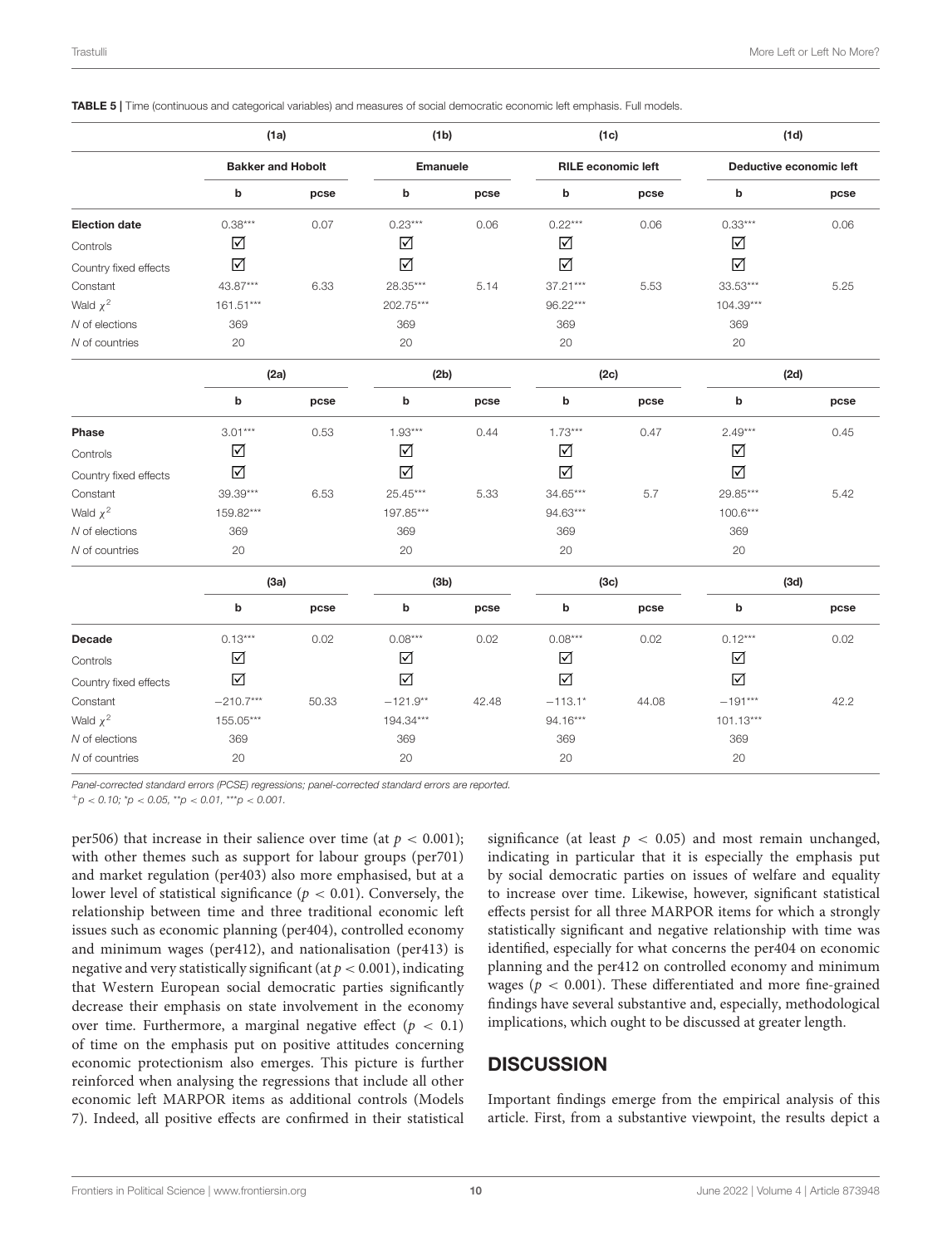<span id="page-10-0"></span>TABLE 6 | Individual phases and decades and measures of social democratic economic left emphasis.

|                               | (4a)                     |      | (4b)            |      | (4c)                      |      | (4d)                    |      |  |  |
|-------------------------------|--------------------------|------|-----------------|------|---------------------------|------|-------------------------|------|--|--|
|                               | <b>Bakker and Hobolt</b> |      | <b>Emanuele</b> |      | <b>RILE</b> economic left |      | Deductive economic left |      |  |  |
|                               | b                        | pcse | b               | pcse | b                         | pcse | b                       | pcse |  |  |
| Phase (baseline: Golden Age)  |                          |      |                 |      |                           |      |                         |      |  |  |
| <b>Phase: Post-L&amp;R</b>    | $-0.07$                  | 1.37 | 0.75            | 1.19 | $-1.92$                   | 1.22 | $-2.31*$                | 1.16 |  |  |
| <b>Phase: Post-Wall</b>       | 0.26                     | 1.34 | 0.22            | 1.14 | $-1.41$                   | 1.2  | 0.04                    | 1.15 |  |  |
| <b>Phase: Great Recession</b> | $11.89***$               | 1.64 | $7.91***$       | 1.41 | $7.17***$                 | 1.45 | $9.02***$               | 1.38 |  |  |
| Controls                      | ☑                        |      | $\sqrt{}$       |      | ☑                         |      | ☑                       |      |  |  |
| Country fixed effects         | ☑                        |      | ☑               |      | ☑                         |      | ☑                       |      |  |  |
| Constant                      | $37.15***$               | 6.47 | 24.62***        | 5.35 | $31.2***$                 | 5.59 | 26.28***                | 5.19 |  |  |
| Wald $\chi^2$                 | 208.59***                |      | 209.92***       |      | 129.55***                 |      | 142.26***               |      |  |  |
| N of elections                | 369                      |      | 369             |      | 369                       |      | 369                     |      |  |  |
| N of countries                | 20                       |      | 20              |      | 20                        |      | 20                      |      |  |  |
|                               | (5a)                     |      | (5b)            |      | (5c)                      |      | (5d)                    |      |  |  |
|                               | b                        | pcse | b               | pcse | b                         | pcse | b                       | pcse |  |  |
| Decade (baseline: 1940's)     |                          |      |                 |      |                           |      |                         |      |  |  |
| Decade: 1950's                | $-0.28$                  | 2.47 | $-2.72$         | 2.13 | 0.7                       | 2.17 | 0.82                    | 2.06 |  |  |
| Decade: 1960's                | $-1.11$                  | 2.55 | $-2.42$         | 2.19 | 0.23                      | 2.25 | 0.01                    | 2.14 |  |  |

Decade: 1970's 0.95 2.45 −0.02 2.12 −0.9 2.16 −2.15 2.06 Decade: 1980's −1.23 2.42 −2.88 2.08 −1.83 2.13 −0.96 2.03 Decade: 1990's −2.2 2.39 −3.5+ 2.06 −3.36 2.11 −1.65 2.02 Decade: 2000's 2.23 2.36 −0.27 2.03 1.66 2.08 3.05 1.99 **Decade: 2010+s** 11.67\*\*\* 2.36 5.88\*\* 2.04 7.76\*\*\* 2.08 9.7\*\*\* 1.98

Constant 36.96\*\*\* 6.64 25.73\*\*\* 5.54 29.59\*\*\* 5.7 24.79\*\*\* 5.31

 $\triangledown$ 

☑

2 216.52\*\*\* 212.43\*\*\* 143.76\*\*\* 143.76\*\*\* 155.41\*\*\* N of elections 369 369 369 369 N of countries 20 20 20 20

 $\sqrt{ }$ 

☑

Full models.

Controls

Wald  $\chi^2$ 

Country fixed effects

Panel-corrected standard errors (PCSE) regressions; panel-corrected standard errors are reported.

 $\blacktriangledown$ 

☑

 $^{+}p$  < 0.10;  $^{*}p$  < 0.05,  $^{**}p$  < 0.01,  $^{***}p$  < 0.001.

more nuanced picture as to the evolution of Western European social democracy's emphasis on traditional economic left issues if compared to most scholarly accounts. That is, these parties do not follow a unique trend in terms of the salience of all economic left issues over time, but rather they increase the emphasis they put on some whilst decreasing it for others. This seems to be in line with arguments concerning the programmatic ambivalence of contemporary social democracy in Western Europe on economic matters, whereby a greater role is played by issues of welfare and market regulation whilst however other positions are aligned with neoliberal prescriptions (e.g., [Bremer,](#page-14-25) [2018\)](#page-14-25). In this regard, both sides of the debate seem to be at least partially correct if we look at individual economic issues traditionally owned by the left. Yet, staying at the aggregate level analysed by the previous contributions in the literature, one of the two presented hypotheses (Hp2) prevails over the other (Hp1), leading to important conclusions. Indeed, the analysis shows that, overall, after WW2 Western European social democracy increased its emphasis on traditional economic left issues as a whole. Social democracy does not seem to significantly alter its economic positions until the 2010's, that is after the Great Recession, during which it is possible to see a very significant shift towards the economic left. Strikingly, these years singlehandedly drive the entire effect of time on social democratic economic left emphasis at the aggregate level. This confirms the findings of recent empirical accounts (e.g., [Emanuele, 2021a;](#page-14-7) [Polacko, 2022\)](#page-15-8) and, as underlined by other authors (e.g., see [Meyer and Spiegel, 2010\)](#page-15-9), might signpost that social democracy acknowledged the urgency to distinguish itself from the collapsing international neoliberal economic model, after having enthusiastically endorsed it during the Third Way years (e.g., [Giddens, 1998,](#page-14-1) [2003\)](#page-14-38). Yet, other mechanisms might have also contributed to the resilience of traditional economic left positions in social democratic programmatic platforms. For

 $\sqrt{ }$ 

☑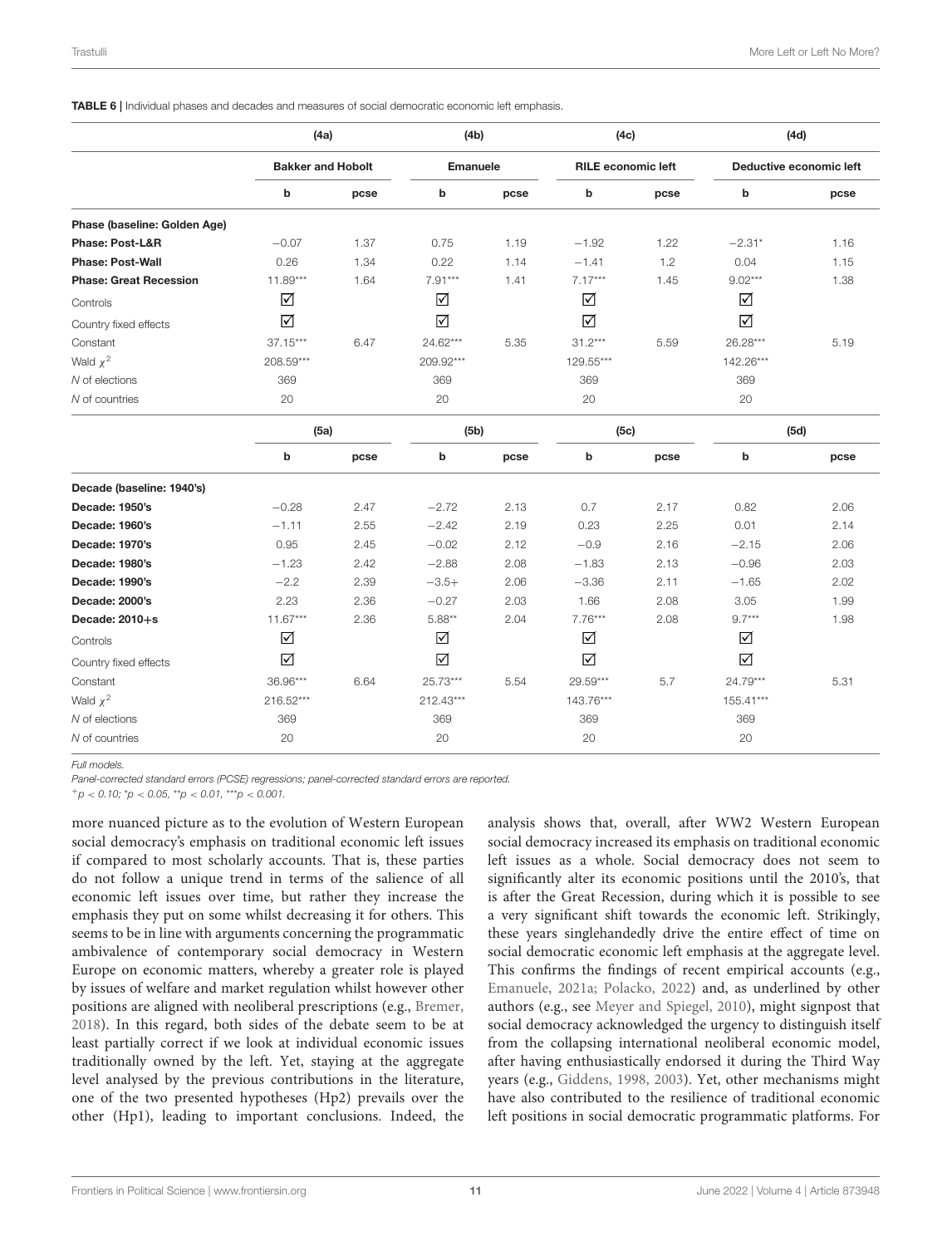<span id="page-11-0"></span>

|                                                                                                                                                                                                                                                  | (6a)<br>per403       |      | (6b)<br>per404       |      | (6c)<br>per405       |      | (6d)<br>per406       |      | (6e)<br>per409       |      | (6f)<br>per412       |      | (6g)<br>per413       |      | (6h)<br>per415       |      | (6i)<br>per503       |      | (6j)<br>per504       |      | (6k)<br>per506 |      | (6)<br>per701        |      |
|--------------------------------------------------------------------------------------------------------------------------------------------------------------------------------------------------------------------------------------------------|----------------------|------|----------------------|------|----------------------|------|----------------------|------|----------------------|------|----------------------|------|----------------------|------|----------------------|------|----------------------|------|----------------------|------|----------------|------|----------------------|------|
|                                                                                                                                                                                                                                                  | b                    | Pcse | b                    | pcse | b                    | pcse | b                    | Pcse | b                    | pcse | b                    | pcse | b                    | pcse | b                    | pcse | b                    | pcse | b                    | pcse | b              | pcse | b                    | pcse |
| Election<br>date                                                                                                                                                                                                                                 | $0.05***$            | 0.02 | $-0.1***$            | 0.02 | $+0.00$              |      | $0.01 -0.01 + 0.00$  |      | $+0.00$              | 0.01 | $-0.08***$           |      | $0.02 -0.05***$      | 0.01 | $-0.00$ 0.00         |      | $0.15***$            | 0.03 | $0.21***$            | 0.04 | $0.12***$      | 0.02 | $0.07**$             | 0.02 |
| Controls                                                                                                                                                                                                                                         | ☑                    |      | $\sqrt{ }$           |      | $\blacktriangledown$ |      | $\blacktriangledown$ |      | $\blacktriangledown$ |      | $\blacktriangledown$ |      | $\blacktriangledown$ |      | $\blacktriangledown$ |      | $\sqrt{ }$           |      | $\blacktriangledown$ |      | $\Delta$       |      | $\blacktriangledown$ |      |
| Country fixed<br>effects                                                                                                                                                                                                                         | $\blacktriangledown$ |      | $\Delta$             |      | $\Delta$             |      | $\Delta$             |      | $\Delta$             |      | $\Delta$             |      | ☑                    |      | $\Delta$             |      | ☑                    |      | $\Delta$             |      | $\Delta$       |      | $\Delta$             |      |
| Constant                                                                                                                                                                                                                                         | $4.64***$            | 1.2  | 3.49                 | 2.21 | 0.15                 | 0.43 | $0.9*$               | 0.38 | 0.7                  | 0.49 | 0.18                 | 1.54 | $-0.47$              | 0.51 | $-0.52**$ 0.2        |      | $6.33*$              |      | 3.06 14.24*** 3.65   |      | $6.71***$      | 2.08 | $7.53*$              | 2.34 |
| Wald $\chi^2$                                                                                                                                                                                                                                    | 113.87***            |      | 156.16***            |      | 3708.35***           |      | 57.96***             |      | 59.73***             |      | $143.99***$          |      | $140.75***$          |      | 45.77*               |      | 126.78***            |      | $113.17***$          |      | $101.63***$    |      | 128.86***            |      |
| N of elections                                                                                                                                                                                                                                   | 369                  |      | 369                  |      | 369                  |      | 369                  |      | 369                  |      | 369                  |      | 369                  |      | 369                  |      | 369                  |      | 369                  |      | 369            |      | 369                  |      |
| N of countries                                                                                                                                                                                                                                   | 20                   |      | 20                   |      | 20                   |      | 20                   |      | 20                   |      | 20                   |      | 20                   |      | 20                   |      | 20                   |      | 20                   |      | 20             |      | 20                   |      |
|                                                                                                                                                                                                                                                  | (7a)                 |      | (7b)                 |      | (7c)                 |      | (7d)                 |      | (7e)                 |      | (7f)                 |      | (7g)                 |      | (7h)                 |      | (7i)                 |      | (7j)                 |      | (7k)           |      | (71)                 |      |
|                                                                                                                                                                                                                                                  | b                    | pcse | b                    | pcse | b                    | pcse | b                    | pcse | b                    | pcse | b                    | pcse | b                    | pcse | b                    | pcse | b                    | pcse | b                    | pcse | b              | pcse | b                    | pcse |
| Election<br>date                                                                                                                                                                                                                                 | $0.05*$              | 0.02 | $-0.08***$           | 0.02 | $+0.00$              | 0.01 | $-0.01$              | 0.01 | 0.01                 | 0.01 | $-0.07***$           | 0.02 | $-0.04**$            | 0.01 | $+0.00$ 0.00         |      | $0.13***$            | 0.04 | $0.15***$            | 0.04 | $0.1***$       | 0.03 | $0.1***$             | 0.03 |
| Controls                                                                                                                                                                                                                                         | $\sqrt{ }$           |      | $\sqrt{ }$           |      | $\blacktriangledown$ |      | $\blacktriangledown$ |      | $\blacktriangledown$ |      | $\blacktriangledown$ |      | $\blacktriangledown$ |      | $\blacktriangledown$ |      | $\blacktriangledown$ |      | $\blacktriangledown$ |      | $\Delta$       |      | $\blacktriangledown$ |      |
| Other<br>economic left<br><b>MARPOR</b><br>items                                                                                                                                                                                                 | $\Delta$             |      | $\Delta$             |      | $\sqrt{ }$           |      | $\blacktriangledown$ |      | $\Delta$             |      | $\Delta$             |      | $\sqrt{ }$           |      | $\blacktriangledown$ |      | ☑                    |      | $\Delta$             |      | $\Delta$       |      | $\blacktriangledown$ |      |
| Country fixed<br>effects                                                                                                                                                                                                                         | $\blacktriangledown$ |      | $\blacktriangledown$ |      | $\Delta$             |      | $\Delta$             |      | $\blacktriangledown$ |      | $\blacktriangledown$ |      | $\Delta$             |      | $\Delta$             |      | $\Delta$             |      | $\blacktriangledown$ |      | $\Delta$       |      | $\blacktriangledown$ |      |
| Constant                                                                                                                                                                                                                                         | $4.4***$             | 1.26 | 3.92                 | 2.51 | $-0.147$ 0.489       |      | 0.71                 | 0.46 | $0.93+$              | 0.53 | 0.33                 | 1.77 | $-0.43$              | 0.63 | $-0.3$               | 0.2  | $6.77*$              | 3.35 | $13.26***$           | 3.72 | $5.63**$       | 2.17 | $7.24***$            | 2.44 |
| Wald $\chi^2$                                                                                                                                                                                                                                    | 128.79***            |      | $171.44***$          |      | 2478.28***           |      | 67.11**              |      | $91.1***$            |      | $161.43***$          |      | 258.41***            |      | 62.02**              |      | $149.53***$          |      | 149.26***            |      | $111.92***$    |      | $145.18***$          |      |
| N of elections                                                                                                                                                                                                                                   | 369                  |      | 369                  |      | 369                  |      | 369                  |      | 369                  |      | 369                  |      | 369                  |      | 369                  |      | 369                  |      | 369                  |      | 369            |      | 369                  |      |
| N of countries                                                                                                                                                                                                                                   | 20                   |      | 20                   |      | 20                   |      | 20                   |      | 20                   |      | 20                   |      | 20                   |      | 20                   |      | 20                   |      | 20                   |      | 20             |      | 20                   |      |
| Full models, without and with MARPOR controls.<br>Panel-corrected standard errors (PCSE) regressions; panel-corrected standard errors are reported.<br>$^+p$ < 0.10; $^{\star}p$ < 0.05, $^{\star\star}p$ < 0.01, $^{\star\star\star}p$ < 0.001. |                      |      |                      |      |                      |      |                      |      |                      |      |                      |      |                      |      |                      |      |                      |      |                      |      |                |      |                      |      |

Trastulli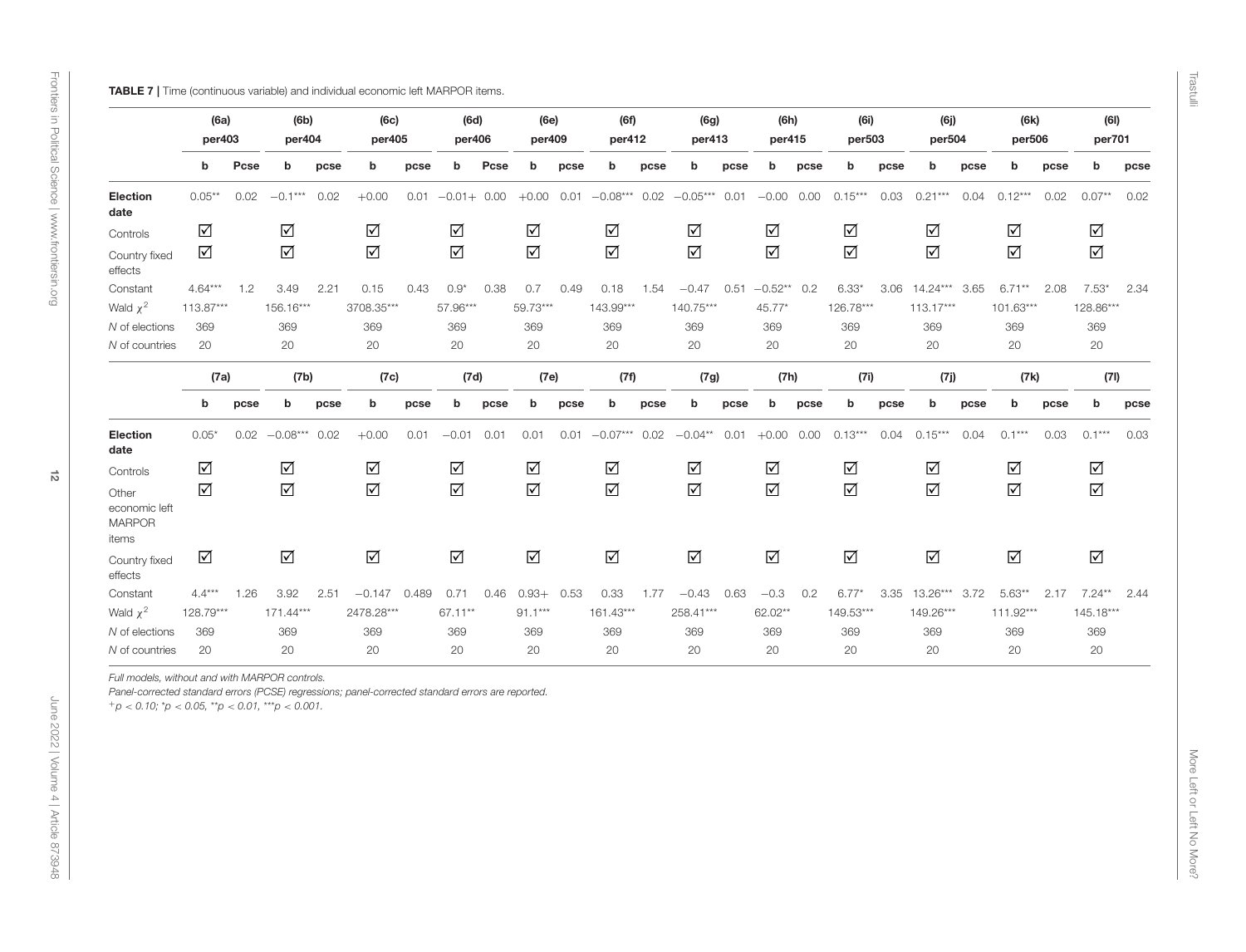instance, as electorates across Western Europe have become increasingly left-wing from an economic viewpoint (e.g., [Mair,](#page-15-10) [2008\)](#page-15-10), social democratic parties may have had to strategically be responsive on this front in their electoral supply and hence push their economic agenda further to the left. Furthermore, what might have also contributed to the strengthening of this economically left profile of social democratic formations is the notorious path-dependency that constrains parties in terms of their previous ideological positions (e.g., [Strøm, 1990\)](#page-15-11), and especially so for organisationally large ones (e.g., [Adams et al.,](#page-13-3) [2009\)](#page-13-3). Finally, social democratic parties are also limited in the capacity to depart from their traditional economic left stances by their key role in national labour-capital bargaining, especially where there are strong trade unions (e.g., [Garrett, 1998;](#page-14-8) [Hellwig,](#page-14-9) [2016\)](#page-14-9). This, for instance, may lead these formations to defend the national welfare state structures they have built over time from international processes, such as economic globalisation, that put them in jeopardy (e.g., [Kriesi et al., 2008\)](#page-15-25). Were these substantive findings to be confirmed by additional works, it would mean that these mechanisms are worth exploring further: an effort that can surely build upon the analysis of this article.

Yet, the most important implications of this article's analysis are methodological in nature, as they concern the key source of data employed in this and similar investigations, the MARPOR, and the validity of the inferences drawn when employing it. Indeed, the illustrated disaggregation shows that the significant increase in social democratic economic left emphasis in Western Europe is mostly driven by problematic MARPOR items such as those on equality (per503) and the welfare state in its Beveridgean conception [\(Beveridge, 1942;](#page-14-36) per504 on welfare state expansion and per506 on education expansion), which are on average the most emphasised economic left themes.<sup>[14](#page-12-0)</sup> In particular, the per503 and per504 categories present notorious issues, such as being formulated in excessively broad terms and capturing several different aspects of substantive importance, which would require breaking them down into meaningful subcategories (e.g., [Merz et al., 2016;](#page-15-39) [Horn et al., 2017,](#page-14-39) p. 413). This problem could also be extended to another MARPOR item that social democracy increasingly emphasises over time and is on average amongst the most salient economic left issues: the per701 on support for labour groups. Indeed, this category is so vast that it not only includes support for workers both in general terms and on specific matters, but also themes traditionally pertaining to the welfare state itself such as pension provisions (e.g., Esping-Andersen, [1990\)](#page-14-40).[15](#page-12-1)

In turn, this is likely to lead to another well-known methodological problem in terms of measurement validity that is encountered by the single human coder behind the generation of MARPOR data for any given manifesto and has also been acknowledged by MARPOR investigators themselves: coding seepage (e.g., [Klingemann et al., 2006,](#page-15-40) p. 112; [Mikhaylov,](#page-15-41) [2009\)](#page-15-41). In essence, this is an issue of coding errors, whereby several pairs of MARPOR items, including the per503 on equality and per504 on welfare state expansion, are prone to systematic misclassification. Still, why would this be problematic for the research strand investigating parties' overall emphasis on traditional economic left issues as a whole, if potential misclassifications at the level of individual categories are washed away when looking at aggregate scores?

This is because there is no guarantee that both such MARPOR items pertain exclusively to the economic domain, given the ambiguous formulation of the per503 on equality. The MARPOR codebook prescribes that quasi-sentences within electoral manifestos should fall under this category if they express the "concept of social justice and the need for fair treatment of all people. This may include: special protection for underprivileged social groups; removal of class barriers; need for fair distribution of resources; the end of discrimination (e.g., racial or sexual discrimination)" [\(Volkens et al., 2020,](#page-15-42) p. 18). As evident, this formulation is multidimensional and could refer to both economic and non-economic forms of inequality such as, for instance, racial or sexual discrimination. On this basis, therefore, it is impossible to distinguish which parts of the per503 scores are referred to different forms of inequality, economic or non-economic; and, hence, whether this MARPOR item contributes to inflating parties' emphasis on economic matters in a valid fashion.

These formulation problems, with the little discriminating power resulting in greater misinformation [\(Sartori, 1970\)](#page-15-43), have already been recognised in the literature (e.g., [Zulianello, 2014\)](#page-16-0), particularly with regard to the categories concerning the welfare state (per504 and per506). Here, the strategic element of party competition comes into play, as parties will almost always rather opt to blur (e.g., [Rovny, 2012\)](#page-15-44) their opposition to greater welfare and education provisions rather than emphasise it (e.g., [Budge,](#page-14-41) [2001,](#page-14-41) p. 59). These strategies can be adopted through a variety of rhetorical means in textual discourse, which the MARPOR codebook may not be well-equipped to identify. For instance, [Zulianello \(2014,](#page-16-0) p. 1,732) illustrates how a party could be in favour of "improving the quality of welfare" whilst intending to do so by reducing the role of the state in this policy area: hence, distinguishing between policy goals (e.g., [D'Alimonte et al., 2020\)](#page-14-42) and the different means to attain them.

This point becomes central for the substantive discussion at hand, i.e., social democratic emphasis on economic left issues, as the MARPOR codebook is unable to distinguish the vastly different views on the welfare state between "classical" and Third Way social democracy that emerge from theoretical sources. Indeed, whilst before the 1990's social democracy pursued and built pervasive welfare states following Keynesian prescriptions (e.g., [Giddens, 1998\)](#page-14-1), during the Third Way it still emphasised the importance of providing welfare, but rather in a "positive" and "pro-active" version (e.g., [Driver and Martell, 2001,](#page-14-43) p. 39). It pursued an "overhaul" and "rescuing" of the postwar welfare state [\(Latham, 2001,](#page-15-45) p. 27) by reducing deficit spending and creating more opportunities for education and labour market participation, which would have led to economic expansion [\(Giddens, 2000,](#page-14-44) p. 166). Hence, within its renewed economic outlook, the Third Way promoted a new vision of welfare in

<span id="page-12-1"></span><span id="page-12-0"></span><sup>&</sup>lt;sup>14</sup>The pooled mean percentages of emphasis put by Western European social democratic parties on individual economic left MARPOR items throughout the analysed time frame are reported in **[Supplementary Table 3](#page-13-5)**. <sup>15</sup>For the MARPOR codebook, see [Volkens et al. \(2020\)](#page-15-42).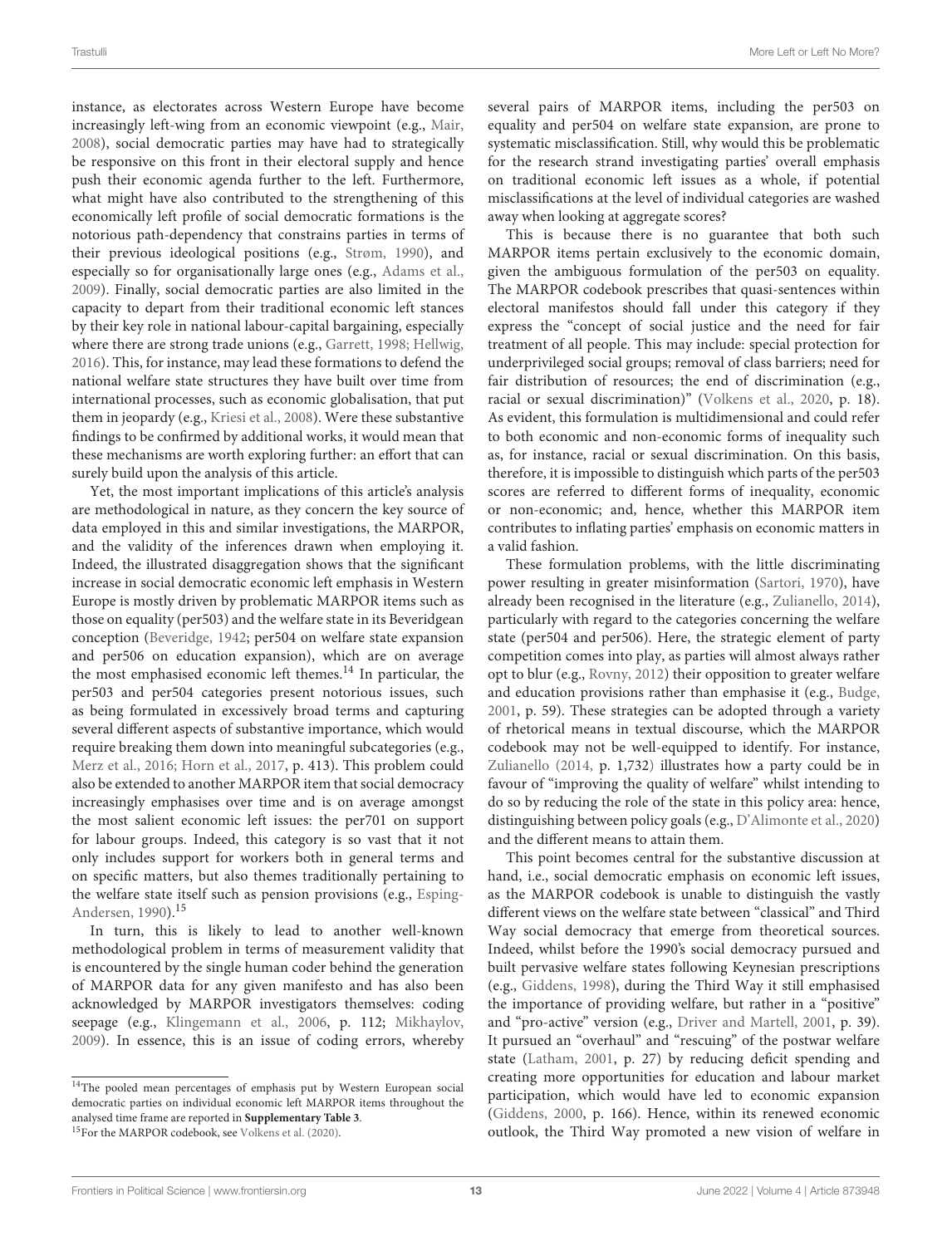opposition to more traditional social democratic stances (e.g., [Merkel, 2001,](#page-15-46) p. 52). In essence, this flagship stance of Third Way social democracy corresponded to an effective recalibration towards more centre-right, neoliberal economic positions. However, the MARPOR items on welfare (per504 and per506) are unsuited to detect this fundamental theoretical difference, and this may lead to serious issues of measurement validity when including such items in aggregate scores of economic left emphasis.

The illustrated issues point to some important questions. For instance, would the findings of this article hold if the increase in social democratic left emphasis on some very salient MARPOR items (per503, per504, per506, and per701) were not to be considered, in light of the doubts concerning their measurement validity? In that case, the disaggregate viewpoint on which other categories increase or decrease in their salience over time would seem to suggest that there might be either a different effect of time on overall social democratic economic left emphasis or no effect at all. Furthermore, it was also shown how actually, in line with alternative and more mainstream accounts depicting an ideological moderation of social democracy over time, the emphasis put by these parties on traditional left-wing positions concerning state involvement in the economy such as economic planning (per404), controlled economy and minimum wages (per412), and nationalisation (per413) significantly decreases over time. More generally, the bigger question concerns the validity of the inferences based on MARPOR data in light of these limitations, and whether results based on this source may be driven by serious issues of measurement validity. This is a legitimate concern especially when MARPOR-based studies come to a substantive conclusion—i.e., Western European social democratic parties moving further to the economic left over time—that seems to be in stark contrast with the common understanding on this matter, theoretical sources on the Third Way, and the empirical evidence emerging from the vast literature on mainstream and social democratic parties' convergence to the centre.

Does this equate to suggesting that all such MARPOR-based inferences are invalid? This is not the case: for instance, whilst recognising some of the highlighted methodological issues, some provide reassurance as to the general validity of manifesto-based measurements, even for those MARPOR items highlighted as

### **REFERENCES**

- <span id="page-13-2"></span>Adam, A., and Ftergioti, S. (2019). Neighbors and friends: how do European political parties respond to globalization? Eur. J. Polit. Econ. 59, 369–384. doi: [10.1016/j.ejpoleco.2019.05.002](https://doi.org/10.1016/j.ejpoleco.2019.05.002)
- <span id="page-13-4"></span>Adam, A., and Kammas, P. (2007). Tax policies in a globalized world: Is it politics after all? Public Choice 133, 321–341. doi: [10.1007/s11127-007-9190-9](https://doi.org/10.1007/s11127-007-9190-9)
- <span id="page-13-0"></span>Adams, J., Clark, M., Ezrow, L., and Glasgow, G. (2004). Understanding change and stability in party ideologies: do parties respond to public opinion or to past election results? Br. J. Polit. Sci. 34, 589–610. doi: [10.1017/S0007123404000201](https://doi.org/10.1017/S0007123404000201)
- <span id="page-13-3"></span>Adams, J., Haupt, A. B., and Stoll, H. (2009). What moves parties? The role of public opinion and global economic conditions in Western Europe. Comparat. Polit. Stud. 42, 611–639. doi: [10.1177/0010414008328637](https://doi.org/10.1177/0010414008328637)

problematic (e.g., [Horn et al., 2017\)](#page-14-39). Indeed, it is equally plausible and theoretically sound that, as illustrated by the empirical analyses of this article and comparable contributions, this increase in social democratic economic left emphasis is driven entirely by a post-Great Recession response, with these parties reacting to the crisis and collapse of the previously endorsed neoliberal economic model. Therefore, as a good practise when using manifesto data, the suggestion for future research is to enhance the convergent validity [\(Drost, 2011\)](#page-14-45) of MARPORbased results by cross-validating them with other sources of data, including but not limited to expert surveys (e.g., the Chapel Hill Expert Survey, see [Bakker et al., 2020\)](#page-13-8), data on policy outcomes (e.g., [Comparative Agendas Project, 2022\)](#page-14-46), and more qualitative and case-oriented sources. This more cautious approach would reassure as to the validity of results and inferences based on the MARPOR vis-à-vis its illustrated methodological limitations: especially so when the theoretical "stakes" are high, as with the programmatic evolution of Western European social democracy along the economic left-right issue dimension.

# DATA AVAILABILITY STATEMENT

The original contributions presented in the study are included in the article/**[Supplementary Material](#page-13-5)**, further inquiries can be directed to the corresponding author.

# AUTHOR CONTRIBUTIONS

The author confirms being the sole contributor of this work and has approved it for publication.

### ACKNOWLEDGEMENT

I thank the two reviewers, whose feedback greatly contributed to improving the article.

# SUPPLEMENTARY MATERIAL

<span id="page-13-5"></span>The Supplementary Material for this article can be found [online at: https://www.frontiersin.org/articles/10.3389/fpos.](https://www.frontiersin.org/articles/10.3389/fpos.2022.873948/full#supplementary-material) 2022.873948/full#supplementary-material

- <span id="page-13-7"></span>Adams, J., and Somer-Topcu, Z. (2009). Policy adjustment by parties in response to rival parties' policy shifts: spatial theory and the dynamics of party competition in twenty-five post-war democracies. Br. J. Polit. Sci. 39, 825–846. doi: [10.1017/S0007123409000635](https://doi.org/10.1017/S0007123409000635)
- <span id="page-13-1"></span>Arndt, C. (2014). Social democracy's mobilization of new constituencies: the role of electoral systems. Party Polit. 20, 778–790. doi: [10.1177/1354068812453372](https://doi.org/10.1177/1354068812453372)
- <span id="page-13-6"></span>Bakker, R., and Hobolt, S. B. (2013). "Measuring party positions," in Political Choice Matters: Explaining the Strength of Class and Religious Cleavages in Cross-National Perspective, eds G. Evans and N. D. De Graaf (Oxford: Oxford University Press), 27–45. doi: [10.1093/acprof:oso/9780199663996.003.0002](https://doi.org/10.1093/acprof:oso/9780199663996.003.0002)
- <span id="page-13-8"></span>Bakker, R., Hooghe, L., Jolly, S., Marks, G., Polk, J., Rovny, J., et al. (2020). 1999 – 2019 Chapel Hill Expert Survey Trend File. Version 1.2. chesdata.eu. Chapel Hill, NC: The University of North Carolina at Chapel Hill.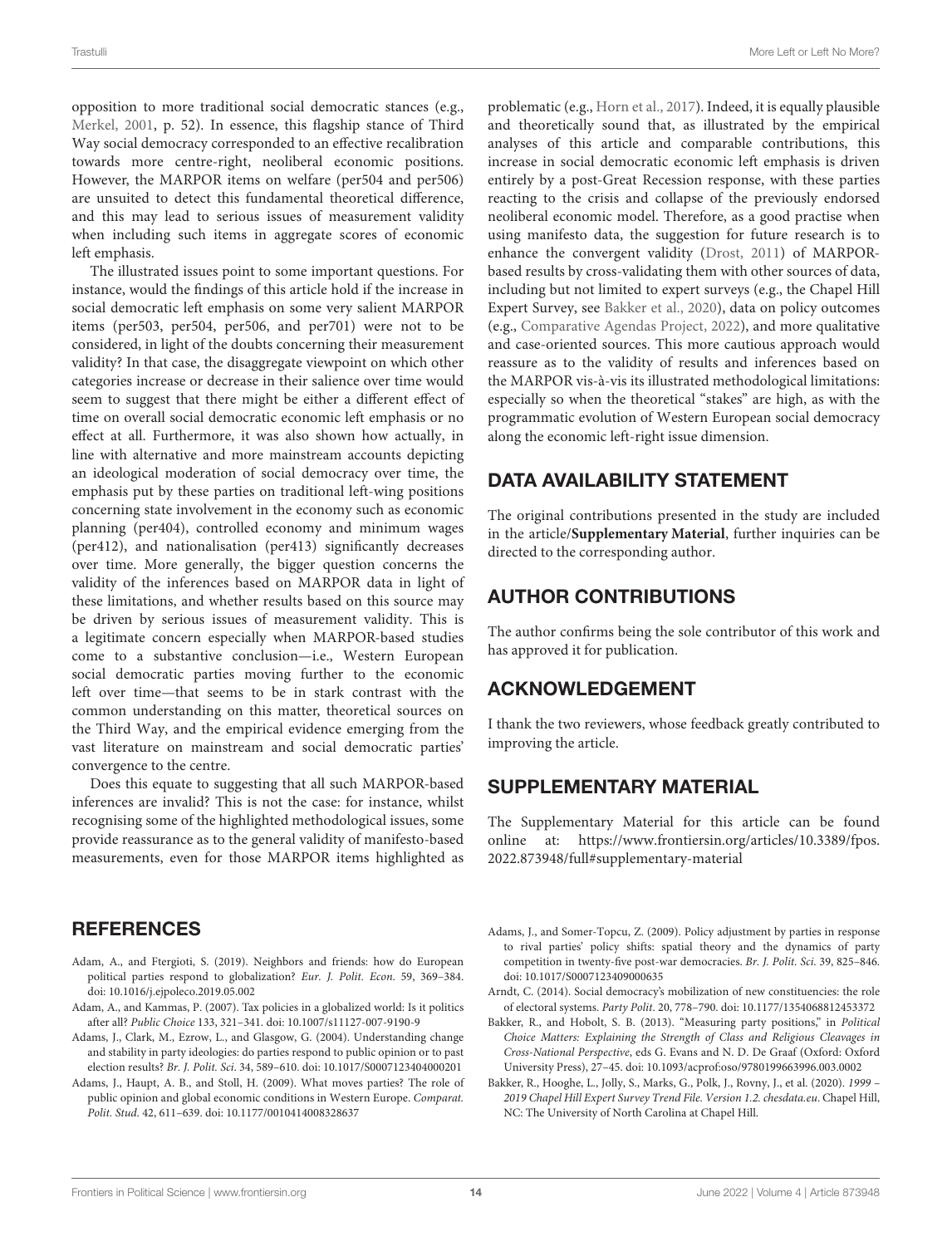- <span id="page-14-26"></span>Basinger, S. J., and Hallerberg, M. (2004). Remodeling the competition for capital: how domestic politics erases the race to the bottom. Am. Polit. Sci. Rev. 98, 261–276. doi: [10.1017/S0003055404001133](https://doi.org/10.1017/S0003055404001133)
- <span id="page-14-35"></span>Beck, N., and Katz, J. N. (1995). What to do (and not to do) with Time-Series Cross-Section Data. Am. Polit. Sci. Rev. 89, 634–647. doi: [10.2307/2082979](https://doi.org/10.2307/2082979)
- <span id="page-14-3"></span>Best, R. E. (2011). The declining electoral relevance of traditional cleavage groups. Eur. Polit. Sci. Rev. 3:279. doi: [10.1017/S1755773910000366](https://doi.org/10.1017/S1755773910000366)
- <span id="page-14-36"></span>Beveridge, W. (1942). Social Insurance and Allied Services. Report. London: H. M. Stationery Office.
- <span id="page-14-33"></span>Brady, D., Blome, A., and Kleider, H. (2016). "How politics and institutions shape poverty and inequality," in The Oxford Handbook of the Social Science of Poverty, eds D. Brady and L. M. Burton (Oxford: Oxford University Press), 117–140.
- <span id="page-14-25"></span>Bremer, B. (2018). The missing left? Economic crisis and the programmatic response of social democratic parties in Europe. Party Polit. 24, 23–38. doi: [10.1177/1354068817740745](https://doi.org/10.1177/1354068817740745)
- <span id="page-14-41"></span>Budge, I. (2001). "Validating the manifesto research group approach," in Estimating the Policy Positions of Political Actors, ed M. Laver (London: Routledge), 50–65. doi: [10.4324/9780203451656\\_chapter\\_4](https://doi.org/10.4324/9780203451656_chapter_4)
- <span id="page-14-31"></span>Budge, I., and Farlie, D. J. (1983). Explaining and Predicting Elections: Issue Effects and Party Strategies in Twenty-three Democracies. London: George Allen and Unwin.
- <span id="page-14-32"></span>Budge, I., and Klingemann, H. D. (2001). "Finally! comparative over-time mapping of party policy movement," in Mapping Policy Preferences: Estimates for Parties, Electors, and Governments 1945-1998, eds I. Budge, H. D. Klingemann, A. Volkens, J. Bara, and E. Tanenbaum (Oxford: Oxford University Press), 19–50.
- <span id="page-14-19"></span>Cerny, P. (2010). Rethinking World Politics: A Theory of Transnational Neopluralism. Oxford: Oxford University Press. doi: [10.1093/acprof:oso/9780199733699.001.0001](https://doi.org/10.1093/acprof:oso/9780199733699.001.0001)
- <span id="page-14-37"></span>Chatterjee, S., and Hadi, A. S. (1986). Influential observations, high leverage points, and outliers in linear regression. Statist. Sci. 1, 379–393.
- <span id="page-14-16"></span>Closa, C., and Maatsch, A. (2014). In a spirit of solidarity? Justifying the European Financial Stability Facility (EFSF) in national parliamentary debates. J. Common Market Stud. 52, 826–842. doi: [10.1111/jcms.12119](https://doi.org/10.1111/jcms.12119)
- <span id="page-14-46"></span>Comparative Agendas Project (2022). Comparative Agendas Project – Comparing Policies Worldwide. Available online at:<https://www.comparativeagendas.net/> (accessed February 1, 2022).
- <span id="page-14-42"></span>D'Alimonte, R., De Sio, L., and Franklin, M. N. (2020). From issues to goals: a novel conceptualisation, measurement and research design for comprehensive analysis of electoral competition. West Eur. Polit. 43, 518–542. doi: [10.1080/01402382.2019.1655958](https://doi.org/10.1080/01402382.2019.1655958)
- <span id="page-14-2"></span>Dalton, R. J. (2013). Citizen Politics: Public Opinion and Political Parties in Advanced Industrial Democracies. Washington, DC: Cq Press.
- <span id="page-14-10"></span>Downs, A. (1957). An Economic Theory of Democracy. New York, NY: HarperCollins Publishers.
- <span id="page-14-43"></span>Driver, S., and Martell, L. (2001). "Left, right and the third way," in The Global Third Way Debate, ed A. Giddens (Cambridge: Polity Press), 147–161.
- <span id="page-14-45"></span>Drost, E. A. (2011). Validity and reliability in social science research. Educ. Res. Perspect. 38, 105–123. Available online at: [https://www.erpjournal.](https://www.erpjournal.net/wp-content/uploads/2020/02/ERPV38-1.-Drost-E.-2011.-Validity-and-Reliability-in-Social-Science-Research.pd) [net/wp-content/uploads/2020/02/ERPV38-1.-Drost-E.-2011.-Validity-and-](https://www.erpjournal.net/wp-content/uploads/2020/02/ERPV38-1.-Drost-E.-2011.-Validity-and-Reliability-in-Social-Science-Research.pd)[Reliability-in-Social-Science-Research.pd](https://www.erpjournal.net/wp-content/uploads/2020/02/ERPV38-1.-Drost-E.-2011.-Validity-and-Reliability-in-Social-Science-Research.pd)
- <span id="page-14-34"></span>Emanuele, V. (2018). Cleavages, Institutions and Competition: Understanding Vote Nationalization in Western Europe (1965–2015). London: Rowman & Littlefield.
- <span id="page-14-7"></span>Emanuele, V. (2021a). Lost in translation? class cleavage roots and left electoral mobilization in Western Europe. Perspectiv. Polit. 2021, 1–19. doi: [10.1017/S1537592721000943](https://doi.org/10.1017/S1537592721000943)
- <span id="page-14-29"></span>Emanuele, V. (2021b). "Class cleavage structuring in Western Europe: a sealed fate?," in Paper presented at the 2021 Italian Political Science Association (SISP) General Conference (London).
- <span id="page-14-28"></span>Enyedi, Z., and Deegan-Krause, K. (2007). "Cleavages and their discontents," in Paper presented at the ECPR Joint Sessions of Workshops, Helsinki, 7-12 May. Available online at: [https://ecpr.eu/Filestore/PaperProposal/e6d4a16e](https://ecpr.eu/Filestore/PaperProposal/e6d4a16e-e8f2-4ffe-a120-99f4631ed6d0.pdf)[e8f2-4ffe-a120-99f4631ed6d0.pdf](https://ecpr.eu/Filestore/PaperProposal/e6d4a16e-e8f2-4ffe-a120-99f4631ed6d0.pdf) (accessed February 1, 2022).
- <span id="page-14-40"></span>Esping-Andersen, G. (1990). The Three Worlds of Welfare Capitalism. Princeton, NJ: Princeton University Press.
- <span id="page-14-13"></span>Evans, G., and Tilley, J. (2012). How parties shape class politics: explaining the decline of the class basis of party support. Br. J. Polit. Sci. 42, 137–161. doi: [10.1017/S0007123411000202](https://doi.org/10.1017/S0007123411000202)
- <span id="page-14-0"></span>Evans, G., and Tilley, J. (2013). "Ideological convergence and the decline of class voting in Britain," in Political Choice Matters: Explaining the Strength of Class and Religious Cleavages in Cross-National Perspective, eds G. Evans and N. D. de Graaf (Oxford: Oxford University Press), 87–113. doi: [10.1093/acprof:oso/9780199663996.003.0004](https://doi.org/10.1093/acprof:oso/9780199663996.003.0004)
- <span id="page-14-15"></span>Evans, G., and Tilley, J. (2017). The New Politics of Class: The Political Exclusion of the British Working Class. Oxford: Oxford University Press. doi: [10.1093/acprof:oso/9780198755753.001.0001](https://doi.org/10.1093/acprof:oso/9780198755753.001.0001)
- <span id="page-14-21"></span>Ezrow, L., and Hellwig, T. (2014). Responding to voters or responding to markets? Political parties and public opinion in an era of globalization. Int. Stud. Quart. 58, 816–827. doi: [10.1111/isqu.12129](https://doi.org/10.1111/isqu.12129)
- <span id="page-14-5"></span>Franklin, M. N. (1992). "The decline of cleavage politics," in Electoral Change: Response to Evolving Social and Attitudinal Structure in Western Countries, eds M. Franklin, T. Mackie, and H. Valen (Cambridge: Cambridge University Press), 383–405.
- <span id="page-14-8"></span>Garrett, G. (1998). Partisan Politics in the Global Economy. Cambridge: Cambridge University Press. doi: [10.1017/CBO9780511625633](https://doi.org/10.1017/CBO9780511625633)
- <span id="page-14-1"></span>Giddens, A. (1998). The Third Way: The Renewal of Social Democracy. Cambridge: Polity Press.
- <span id="page-14-44"></span>Giddens, A. (2000). The Third Way and Its Critics. Cambridge: Polity Press.
- <span id="page-14-38"></span>Giddens, A. (2003). The Progressive Manifesto. New Ideas for the Centre-Left. Cambridge: Polity Press.
- <span id="page-14-4"></span>Gingrich, J., and Häusermann, S. (2015). The decline of the working-class vote, the reconfiguration of the welfare support coalition and consequences for the welfare state. J. Eur. Social Pol. 25, 50–75. doi: [10.1177/0958928714556970](https://doi.org/10.1177/0958928714556970)
- <span id="page-14-6"></span>Goldberg, A. C. (2020). The evolution of cleavage voting in four Western countries: structural, behavioural or political dealignment? Eur. J. Polit. Res. 59, 68–90. doi: [10.1111/1475-6765.12336](https://doi.org/10.1111/1475-6765.12336)
- <span id="page-14-23"></span>Haupt, A. B. (2010). Parties' responses to economic globalization: what is left for the left and right for the right? Party Polit. 16, 5–27. doi: [10.1177/1354068809339535](https://doi.org/10.1177/1354068809339535)
- <span id="page-14-20"></span>Hellwig, T. (2012). Constructing accountability: party position taking and economic voting. Comparat. Polit. Stud. 45, 91–118. doi: [10.1177/0010414011422516](https://doi.org/10.1177/0010414011422516)
- <span id="page-14-9"></span>Hellwig, T. (2016). "The supply side of electoral politics: how globalization matters for party strategies," in Globalization and Domestic Politics: Parties, Elections, and Public Opinion, eds J. Vowles and G. Xezonakis (Oxford: Oxford University Press), 31–51. doi: [10.1093/acprof:oso/9780198757986.003.0002](https://doi.org/10.1093/acprof:oso/9780198757986.003.0002)
- <span id="page-14-39"></span>Horn, A., Kevins, A., Jensen, C., and Kersbergen, K. V. (2017). Peeping at the corpus – what is really going on behind the equality and welfare items of the Manifesto project? J. Eur. Soc. Pol. 27, 403–416. doi: [10.1177/0958928716688263](https://doi.org/10.1177/0958928716688263)
- <span id="page-14-24"></span>Huber, E., and Stephens, J. D. (2001). Development and Crisis of the Welfare State: Parties and Policies in Global Markets. Chicago, IL: University of Chicago Press. doi: [10.7208/chicago/9780226356495.001.0001](https://doi.org/10.7208/chicago/9780226356495.001.0001)
- <span id="page-14-27"></span>Huntington, S. P. (1991). The Third Wave: Democratization in the Late Twentieth Century. Norman, OK: University of Oklahoma Press.
- <span id="page-14-30"></span>Janda, K., and Colman, T. (1998). Effects of party organization on performance during the 'golden age' of parties. Polit. Stud. 46, 611–632. doi: [10.1111/1467-9248.00157](https://doi.org/10.1111/1467-9248.00157)
- <span id="page-14-22"></span>Jansen, G., Evans, G., and De Graaf, N. D. (2013). Class voting and Left–Right party positions: a comparative study of 15 Western democracies, 1960–2005. Soc. Sci. Res. 42, 376–400. doi: [10.1016/j.ssresearch.2012.09.007](https://doi.org/10.1016/j.ssresearch.2012.09.007)
- <span id="page-14-18"></span>Karremans, J., and Damhuis, K. (2020). The changing face of responsibility: a cross-time comparison of French social democratic governments. Party Polit. 26, 305–316. doi: [10.1177/1354068818761197](https://doi.org/10.1177/1354068818761197)
- <span id="page-14-14"></span>Karreth, J., Polk, J. T., and Allen, C. S. (2013). Catchall or catch and release? The electoral consequences of social democratic parties' march to the middle in Western Europe. Comparat. Polit. Stud. 46, 791–822. doi: [10.1177/0010414012463885](https://doi.org/10.1177/0010414012463885)
- <span id="page-14-17"></span>Karyotis, G., Rüdig, W., and Judge, D. (2014). Representation and austerity politics: attitudes of Greek voters and elites compared. South Eur. Soc. Polit. 19, 435–456. doi: [10.1080/13608746.2014.977478](https://doi.org/10.1080/13608746.2014.977478)
- <span id="page-14-12"></span>Keman, H. (2011). Third ways and social democracy: the right way to go? Br. J. Polit. Sci. 41, 671–680. doi: [10.1017/S0007123410000475](https://doi.org/10.1017/S0007123410000475)
- <span id="page-14-11"></span>Keman, H. (2017). Social Democracy: A Comparative Account of the Left-Wing Party Family. London: Routledge. doi: [10.4324/9781315166247](https://doi.org/10.4324/9781315166247)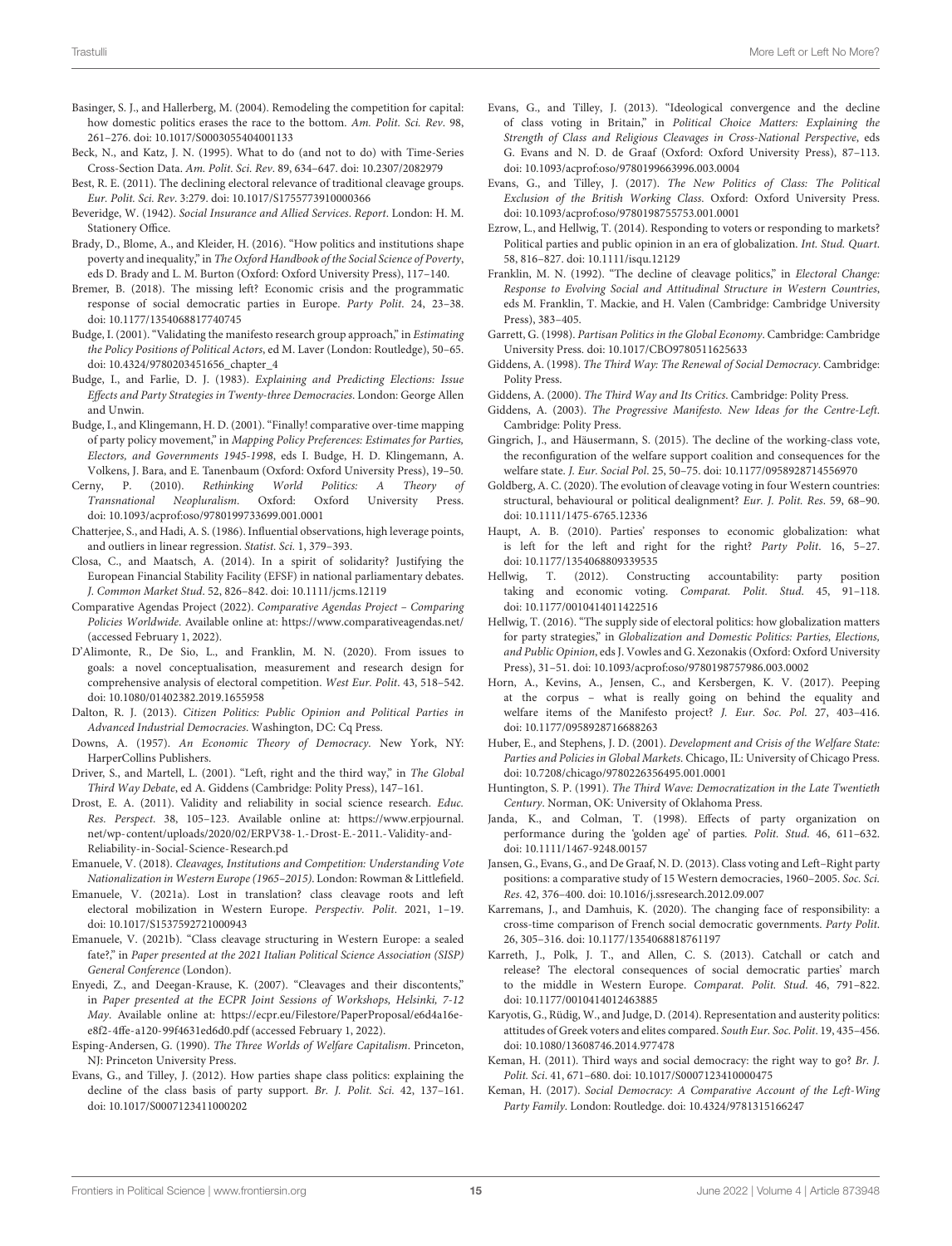- <span id="page-15-1"></span>Keman, H., and Pennings, P. (2006). Competition and coalescence in European party systems: social democracy and Christian democracy moving into the 21st century. Swiss Polit. Sci. Rev. 12, 95–126. doi: [10.1002/j.1662-6370.2006.tb00390.x](https://doi.org/10.1002/j.1662-6370.2006.tb00390.x)
- <span id="page-15-3"></span>Kirchheimer, O. (1966). "The transformation of the Western European party systems," in Political Parties and Political Development, eds J. La Palombara and M. Weiner (Princeton, NJ: Princeton University Press), 177–200. doi: [10.1515/9781400875337-007](https://doi.org/10.1515/9781400875337-007)
- <span id="page-15-4"></span>Kitschelt, H. (1994). The Transformation of European Social Democracy. [Cambridge: Cambridge University Press. doi: 10.1017/CBO978051162](https://doi.org/10.1017/CBO9780511622014) 2014
- <span id="page-15-40"></span>Klingemann, H. D., Volkens, A., Bara, J., Budge, I., and McDonald, M. (2006). Mapping Policy Preferences II: Estimates for Parties, Electors, and Governments in Eastern Europe, European Union and OECD 1990-2003. Oxford: Oxford University Press.
- <span id="page-15-25"></span>Kriesi, H., Grande, E., Lachat, R., Dolezal, M., Bornschier, S., and Frey, T. (2008). West European Politics in the Age of Globalization. [Cambridge: Cambridge University Press. doi: 10.1017/CBO97805117](https://doi.org/10.1017/CBO9780511790720) 90720
- <span id="page-15-18"></span>Laffan, B. (2014). Testing times: the growing primacy of responsibility in the Euro area. West Eur. Polit[. 37, 270–287. doi: 10.1080/01402382.2014.](https://doi.org/10.1080/01402382.2014.887875) 887875
- <span id="page-15-45"></span>Latham, M. (2001). "The third way: an outline statement," in The Global Third Way Debate, ed A. Giddens (Cambridge: Polity Press), 25–35.
- <span id="page-15-31"></span>Laver, M., and Garry, J. (2000). Estimating policy positions from political texts. Am. J. Polit. Sci. 44, 619–634. doi: [10.2307/2669268](https://doi.org/10.2307/2669268)
- <span id="page-15-30"></span>Lipset, S. M., and Rokkan, S. (1967). "Cleavage structures, party systems and voter alignments: an introduction," in Party Systems and Voter Alignments: Cross-National Perspectives, eds S. M. Lipset and S. Rokkan (New York, NY: Free Press), 1–64.
- <span id="page-15-15"></span>Maatsch, A. (2014). Are we all austerians now? An analysis of national parliamentary parties' positioning on anti-crisis measures in the eurozone. J. Eur. Public Pol[. 21, 96–115. doi: 10.1080/13501763.2013.](https://doi.org/10.1080/13501763.2013.829582) 829582
- <span id="page-15-29"></span>Mair, P. (1994). "Party organizations: from civil society to the state," in How Parties Organize: Change and Adaptation in Party Organizations in Western Democracies, edsR. Katz and P. Mair (London: Sage), 1.22.
- <span id="page-15-10"></span>Mair, P. (2008). The challenge to party government. West Eur. Polit. 31, 211–234. doi: [10.1080/01402380701835033](https://doi.org/10.1080/01402380701835033)
- <span id="page-15-7"></span>Mair, P. (2009). Representative versus Responsible Government. MPIfG Working Paper 09/8. Cologne: Max Planck Institute for the Study of **Societies**.
- <span id="page-15-2"></span>Mair, P., Müller, W. C., and Plasser, F. (2004). Political Parties and Electoral Change: Party Responses to Electoral Markets. London: Sage.
- <span id="page-15-32"></span>March, L. (2011). Radical Left Parties in Europe. London: Routledge.
- <span id="page-15-22"></span>McNamara, K. R. (2003). Globalization, Institutions and Convergence, Fiscal Adjustment in Europe. Princeton, NJ: Princeton University Press.
- <span id="page-15-46"></span>Merkel, W. (2001). "The third ways of social democracy," in The Global Third Way Debate, ed A. Giddens (Cambridge: Polity Press), 36–62.
- <span id="page-15-39"></span>Merz, N., Regel, S., and Lewandowski, J. (2016). The Manifesto Corpus: a new resource for research on political parties and quantitative text analysis. Res. Polit. 3:2016. doi: [10.1177/2053168016643346](https://doi.org/10.1177/2053168016643346)
- <span id="page-15-9"></span>Meyer, H., and Spiegel, K. H. (2010). What next for European social democracy? The Good Society Debate and beyond. Renewal 18, 1–14. Avilable online at: [https://uk.fes.de/fileadmin/user\\_upload/publications/files/What\\_next\\_for\\_](https://uk.fes.de/fileadmin/user_upload/publications/files/What_next_for_European_social_democracy.pdf) [European\\_social\\_democracy.pdf](https://uk.fes.de/fileadmin/user_upload/publications/files/What_next_for_European_social_democracy.pdf)
- <span id="page-15-41"></span>Mikhaylov, V. (2009). "Measurement issues in the comparative manifesto project data set and effectiveness of representative democracy," in Dissertation Presented to the University of Dublin, Trinity College in fulfillment of the requirements for the Degree of Doctor of Philosophy (Dublin).
- <span id="page-15-27"></span>Milner, H. V., and Judkins, B. (2004). Partisanship, trade policy, and globalization: is there a left right divide on trade policy? Int. Stud. Quart. 48, 95–119. doi: [10.1111/j.0020-8833.2004.00293.x](https://doi.org/10.1111/j.0020-8833.2004.00293.x)
- <span id="page-15-20"></span>Notermans, T. (2001). Social Democracy and Monetary Union. New York, NY: Berghahn Books.
- <span id="page-15-24"></span>Petrocik, J. R. (1996). Issue ownership in presidential elections, with a 1980 case study. Am. J. Polit. Sci[. 40, 825–850. doi: 10.2307/](https://doi.org/10.2307/2111797) 2111797
- <span id="page-15-35"></span>Pierson, C. (2001). Hard Choices: Social Democracy in the Twenty-First Century. Hoboken, NJ: Blackwell Publishing.
- <span id="page-15-8"></span>Polacko, M. (2022). The rightward shift and electoral decline of social democratic parties under increasing inequality. West Eur. Polit. 45, 665–692. doi: [10.1080/01402382.2021.1916294](https://doi.org/10.1080/01402382.2021.1916294)
- <span id="page-15-33"></span>Pontusson, J., and Rueda, D. (2010). The politics of inequality: voter mobilization and left parties in advanced industrial states. Comparat. Polit. Stud. 43, 675–705. doi: [10.1177/0010414009358672](https://doi.org/10.1177/0010414009358672)
- <span id="page-15-0"></span>Przeworski, A., and Sprague, J. (1986). Paper Stones: A History of Electoral Socialism. Chicago, IL: University of Chicago Press.
- <span id="page-15-6"></span>Rennwald, L. (2020). Social Democratic Parties and the Working Class: New Voting Patterns[. London: Springer Nature. doi: 10.1007/978-3-030-4](https://doi.org/10.1007/978-3-030-46239-0) 6239-0
- <span id="page-15-5"></span>Rennwald, L., and Evans, G. (2014). When supply creates demand: social democratic party strategies and the evolution of class voting. West Eur. Polit. 37, 1108–1135. doi: [10.1080/01402382.2014.920981](https://doi.org/10.1080/01402382.2014.920981)
- <span id="page-15-16"></span>Romeijn, J. (2020). Do political parties listen to the(ir) public? Public opinion–party linkage on specific policy issues. Party Polit. 26, 426–436. doi: [10.1177/1354068818787346](https://doi.org/10.1177/1354068818787346)
- <span id="page-15-34"></span>Rooduijn, M., Van Kessel, S., Froio, C., Pirro, A., De Lange, S., Halikiopoulou, D., et al. (2019). The PopuList. Available online at: [www.popu\\_list.org](https://popu-list.org/) (accessed February 1, 2022).
- <span id="page-15-17"></span>Rose, R. (2014). Responsible party government in a world of interdependence. West Eur. Polit[. 37, 253–269. doi: 10.1080/01402382.2014.](https://doi.org/10.1080/01402382.2014.887874) 887874
- <span id="page-15-44"></span>Rovny, J. (2012). Who emphasizes and who blurs? Party strategies in multidimensional competition. Eur. Union Polit. 13, 269–292. doi: [10.1177/1465116511435822](https://doi.org/10.1177/1465116511435822)
- <span id="page-15-43"></span>Sartori, G. (1970). Concept misformation in comparative politics. Am. Polit. Sci. Rev. 64, 1033–1053. doi: [10.2307/1958356](https://doi.org/10.2307/1958356)
- <span id="page-15-21"></span>Scharpf, F. W. (2002). The European social model. J. Common Market Stud. 40, 645–670. doi: [10.1111/1468-5965.00392](https://doi.org/10.1111/1468-5965.00392)
- <span id="page-15-13"></span>Schwander, H., and Manow, P. (2017). 'Modernize and Die'? German social democracy and the electoral consequences of the Agenda 2010. Socio-Econ. Rev. 15, 117–134. doi: [10.1093/ser/mww011](https://doi.org/10.1093/ser/mww011)
- <span id="page-15-12"></span>Smith, G. (1989). Core persistence: change and the 'people's party'. West Eur. Polit. 12, 157–168. doi: [10.1080/01402388908424769](https://doi.org/10.1080/01402388908424769)
- <span id="page-15-23"></span>Steiner, N. D., and Martin, C. W. (2012). Economic integration, party polarisation and electoral turnout. West Eur. Polit. 35, 238–265. doi: [10.1080/01402382.2011.648005](https://doi.org/10.1080/01402382.2011.648005)
- <span id="page-15-37"></span>Stimson, J. A. (1985). Regression in space and time: a statistical essay. Am. J. Polit. Sci. 29, 914–947. doi: [10.2307/2111187](https://doi.org/10.2307/2111187)
- <span id="page-15-11"></span>Strøm, K. (1990). A behavioral theory of competitive political parties. Am. J. Polit. Sci. 1990, 565–598. doi: [10.2307/2111461](https://doi.org/10.2307/2111461)
- <span id="page-15-26"></span>Swank, D. (2002). Global Capital, Political Institutions, and Policy Change in Developed Welfare States. Cambridge: Cambridge University Press. doi: [10.1017/CBO9780511613371](https://doi.org/10.1017/CBO9780511613371)
- <span id="page-15-36"></span>Visser, J. (2019). ICTWSS Database. Available online at: [https://www.ictwss.org/](https://www.ictwss.org/downloads) [downloads](https://www.ictwss.org/downloads) (accessed February 1, 2022).
- <span id="page-15-28"></span>Volkens, A. (2004). "Policy changes of European Social Democrats, 1945–98," in Social Democratic Party Policies in Contemporary Europe, eds G. Bonoli and M. Powell (Abingdon: Routledge), 39–60.
- <span id="page-15-42"></span>Volkens, A., Burst, T., Krause, W., Lehmann, P., Matthieß, T., Merz, N., et al. (2020). The Manifesto Project Dataset - Codebook. Manifesto Project (MRG / CMP / MARPOR). Version 2020b. Berlin: Wissenschaftszentrum Berlin für Sozialforschung (WZB).
- <span id="page-15-19"></span>Ward, D., Kim, J. H., Graham, M., and Tavits, M. (2015). How economic integration affects party issue emphases. Comparat. Polit. Stud. 48, 1227–1259. doi: [10.1177/0010414015576745](https://doi.org/10.1177/0010414015576745)
- <span id="page-15-14"></span>Wendler, F. (2013). Challenging domestic politics? European debates of national parliaments in France, Germany and the UK. J. Eur. Integr. 35, 801–817. doi: [10.1080/07036337.2012.744753](https://doi.org/10.1080/07036337.2012.744753)
- <span id="page-15-38"></span>Wooldridge, J. M. (2002). Econometric Analysis of Cross Section and Panel Data. Cambridge, MA: MIT Press.